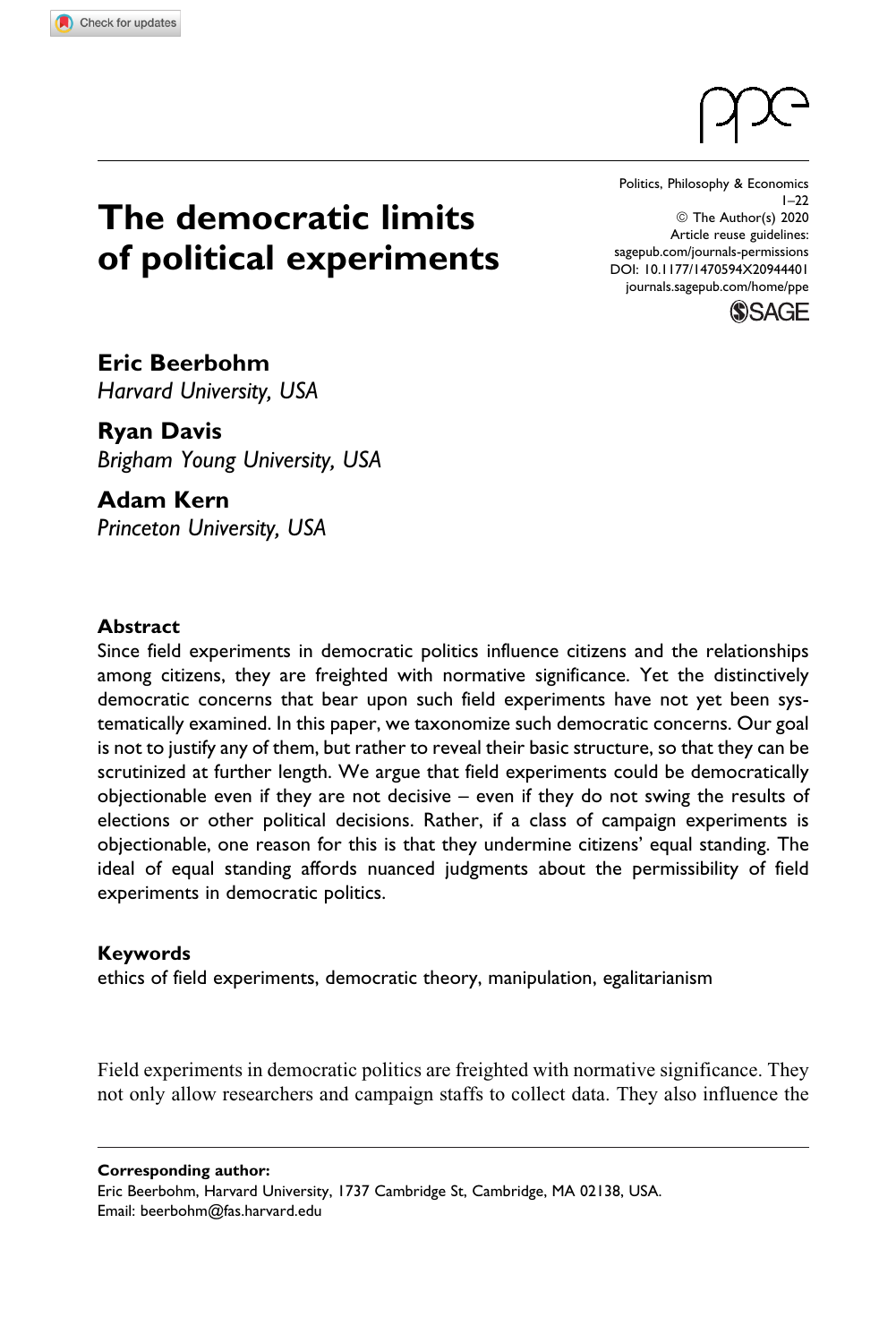actions and relationships of various political officers – including voters. Any intentional influencing of morally relevant actions and relationships will carry moral questions in tow, and political experiments are no exception. Do citizens and/or elite political actors possess moral complaints against certain field experiments? If there is a conflict between democratic values and intellectual ones, how should these concerns be traded off? Are there moral limits on how experimenters might permissibly influence the rational deliberation of political actors?

These questions have not been the subject of sustained philosophical scrutiny.<sup>1</sup> To be sure, there are extensive philosophical literatures on experimental ethics in other fields. The literature on medical ethics, for example, focuses on issues of consent and deception within clinical trials. Insights from these fields will certainly help to develop a full view of the ethics of political field experiments. But we think that the political context – and the democratic context, in particular – raises distinctive moral concerns, which the ethics literatures from other fields do not capture. Meanwhile, several practitioners of field experiments have begun to reflect, quite sensitively, on the ethics of their work. But these efforts have not been deeply grounded in the rich literatures of political philosophy and normative ethics.

In this paper, we hope to fill this gap: we hope to articulate some distinctively political concerns about field experiments, in a relatively systematic fashion. Our goal is not to vindicate these concerns, but to clarify just what these concerns are and identify what further reflection is needed to adjudicate them.

We will argue for two claims. First, field experiments designed to influence the political behavior of citizens should be informed by their implications for social equality. One source of moral concern about field experiments in a democratic context is that they may infringe on citizens' equal standing. Second, whether some mode of influence in democratic politics is morally acceptable may depend on the identity of the actor in question. Given what we might call the speaker-relativity of democratic ethics, it may be the case that researchers ought not engage in some activities that could be permissibly performed by political operatives.

This paper proceeds in the following sections. First, we outline features that might make field experiments morally salient – meriting of at least some normative consideration. Second, we consider an instrumentalist account of the ethics of democratic field experiments. Third, we propose augmenting this account with a principle of respect for social equality. Fourth, we elaborate the sources of speaker-relativity in democratic participation. Finally, borrowing from a few morally creative examples, we take stock of how experimental designs might respond to these principles.

## Political experiments and moral salience

'Manipulation' – understood as an intervention by the researcher that creates a difference in circumstances between treatment and control groups – is characteristic of experimental work in general. Philosophers also have a concept of manipulation. This concept refers to forms of treatment which, given some specific local contexts and relationships, may give rise to moral complaint (cf. Barnhill, 2014). When Teele (2014: 118) suggests that 'the term manipulation seems rather anodyne,' she has in mind the social scientist's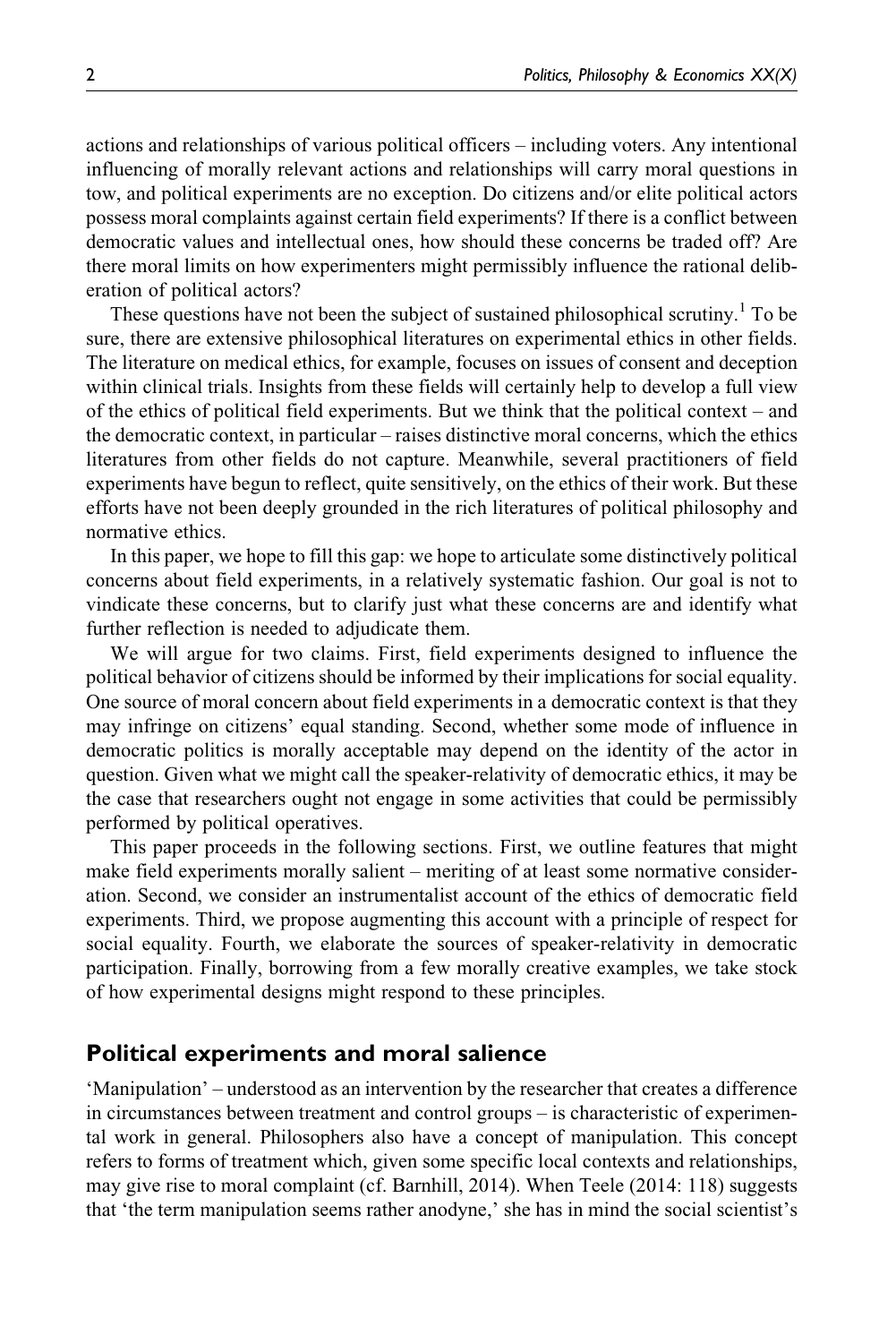concept, and not the philosopher's. We should not be read as suggesting that manipulation, in the social scientist's sense, is generally morally objectionable. Our initial focus is not on experimental manipulation generally, but on forms of experimental influence that parallel morally concerning forms influence in ordinary, first-personal cases.

Consider the following cases:

- (a) Informant. Rose and Sam are siblings who belong to a local church. Sam knows that their grandmother, with whom Rose has a close relationship, is very concerned about Rose's religious well-being. Frequently, Rose doesn't manage to get to church, a fact that she does not report to her grandmother, although she also doesn't lie about it. One day, Sam tells Rose that he intends to visit their grandmother in the next month, noting in passing that he suspects Rose's recent church attendance will likely come up in conversation.
- (b) Test. Sarah claims to possess the virtue of being willing to help others, even when she has no personal connection to them. John, a friend of Sarah's, is suspicious that she might be less committed to being a good neighbor than she publicly portrays. He sends her a request from a made-up email address, requesting some minor assistance. His aim to ascertain if she is as committed to her values as she publicly avows.
- (c) Persuasion. Tom and Andrew are members of their local school board who often find themselves at opposing purposes. Unbeknownst to Andrew, Tom has studied Andrew's positions and values to create a stock of reasons that he thinks will help win Andrew over to his view. Tom's own perspective is so different that he regards these reasons and values as nonsense, but he uses them in conversation with Andrew because he regards them as most likely to help Andrew come around to his view.

Each of these cases describe instances where one person intentionally attempts to exercise influence over another, and does so in a way that might at least raise moral concerns. Though they are different circumstances, the common thought is that one agent might be manipulating another. In saying this, we are not yet registering any judgments about the actions' permissibility or impermissibility, justice or injustice, or the like. Rather, we are observing that the cases call out for further moral consideration. They are *morally salient*.

Parallel concerns might be raised about experimental research and campaign methods. Consider:

- (a') Disclosure. In a well-known experiment, researchers sent voters a flyer entitled, 'What if your neighbors knew whether you voted?' The letter then gave information about whether the recipient, as well as other people in the recipient's neighborhood, had voted. The letter described voting as a civic duty, and said that the authors were 'taking a new approach' to the problem of non-voting by publicizing who does and does not vote (Gerber et al., 2008).
- (b') Request. A recent field experiment tested discrimination among state legislators by sending them letters requesting help registering to vote (Butler and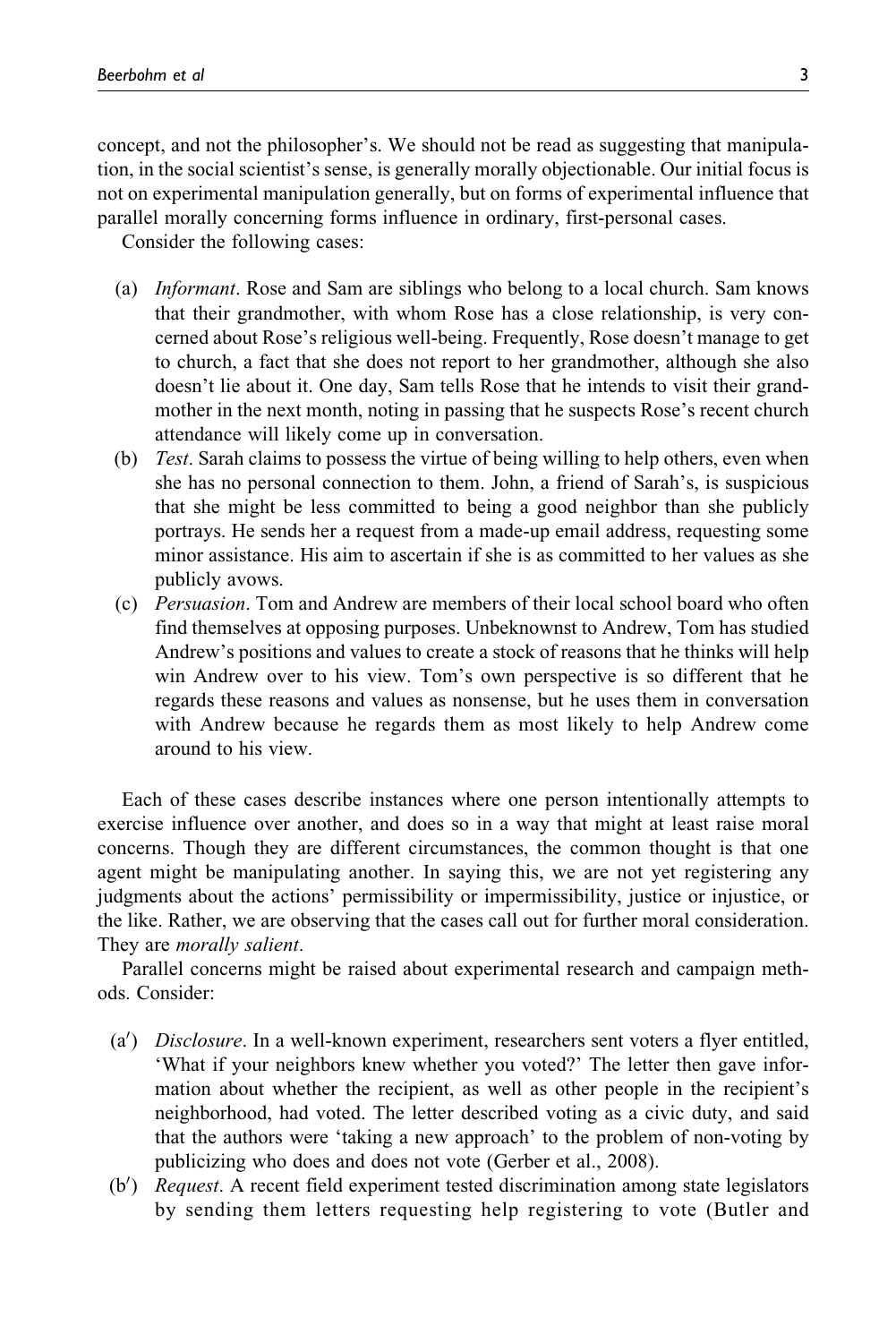Broockman, 2011). Some legislators received a letter from 'Jake,' an alias suggesting the sender was white. Other legislators randomly received a letter from an 'alias' from 'DeShawn,' a name suggesting the sender was black. Neither 'Jake' nor 'DeShawn' was a real person – the names were chosen due to their racial correlates. The researchers found racial discrimination among state legislators.

(c') Persuasion. Modern campaigns use experiments to determine which arguments will be most persuasive to particular voters, and then deploy arguments in the expected optimal way. Campaign staff do not communicate why they have chosen the reasons they are using, instead presenting the reasons directly to those voters for whom they expect the arguments will be most likely to persuade. Campaigners may produce reasons which they themselves believe are bad.

None of the actions in  $(a')-(c')$  is obviously morally wrong. But like  $(a)-(c)$ , each one raises moral considerations that recommend further theoretical reflection, and for similar reasons. In each case, the experimenter attempts to intentionally influence an individual's behavior in ways that might be objectionable. As before, the details differ (in ways that we will consider later), but the pre-theoretical worry is again one of manipulation. It appears that the researcher or campaign staffer is trying to get individuals to do something – not with coercion or overt deception – but with tools that change the individual's practical reasons or deliberative circumstances.

Field experiments in political settings like  $(a<sup>2</sup>)- (c<sup>2</sup>)$  are morally salient because they are intentional attempts to influence others' choices. Given the importance of individual autonomy, any intentional influencing of another person's choice will carry moral questions in tow. Are they impermissible? Are they unjust? To repeat – these questions need not have positive answers; both offers and sincere persuasive speech are modes of attempting to influence others' choices, and they are typically permissible. But they *might* be answered positively; lying, deception, and coercion, after all, are typically impermissible. Field experiments like  $(a')-(c')$ raise interesting moral questions because we cannot readily place them near either moral pole.

Such moral questions seem to have different stakes in the democratic context. Paradigmatically wrong influencings seem to be distinctively wrong when they are made upon democratic citizens, as those citizens discharge their political responsibilities. Compare:

|                | Grocery Store: Al asks Bert for directions to the nearest grocery store. Bert, who                                                   |
|----------------|--------------------------------------------------------------------------------------------------------------------------------------|
|                | wants to buy the store's last birthday cake for his son, sends Al in                                                                 |
|                | the wrong direction.                                                                                                                 |
| <i>Voting:</i> | Al asks Bert for directions to the nearest polling booth. Bert, who<br>wants Al's preferred candidate to lose, sends Al in the wrong |
|                | direction.                                                                                                                           |

Both of these misdirections are wrong, but democratic theorists often hold that the second one is distinctively so. That is, even if the second misdirection is objectionable for the same reasons as the first, it is *also* objectionable on other grounds,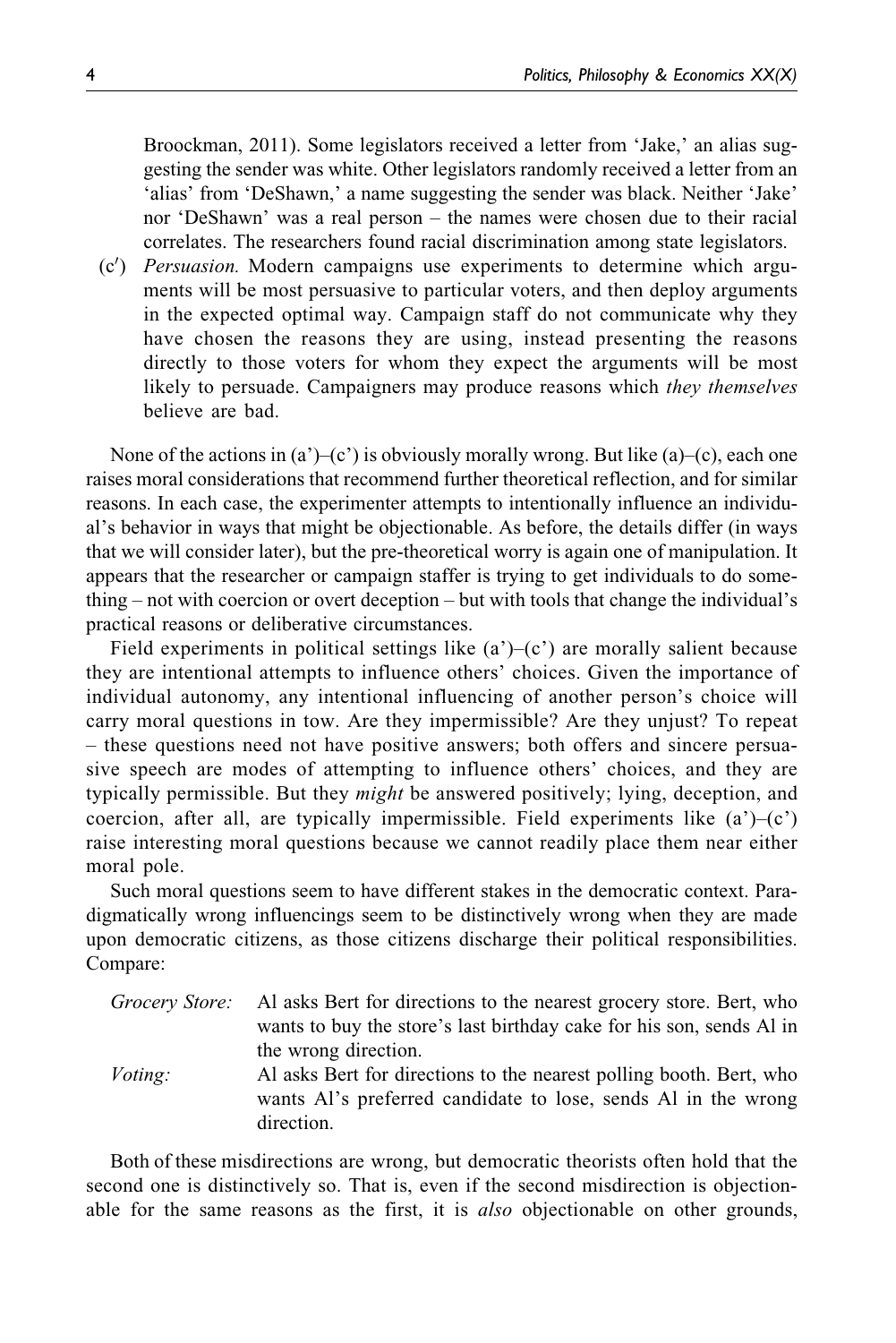grounds that have something to do with the democratic context. One reason for thinking that the democratic context is special has to do with the status of the agents involved. The right to vote is commonly taken to be a marker of full membership in a political community, and so interference with another's voting is a threat to their position in society in a way that interference with their grocery shopping is not (Scanlon, 1998: 251–255). The idea of a moral interest in a status or position in society raises issues of relationships among citizens – an issue to which we will return in section 4. The present point is that the moral considerations that bear upon the permissibility of field experiments (a')–(c') might be different from the moral considerations that bear upon their interpersonal analogues  $(a)$ – $(c)$ . Just as deception is distinctively wrong in the democratic context, so too, we suspect, is manipulation. We have good reason to figure out what whether this suspicion is warranted.

#### The instrumental account

So far, we have been canvassing intuitions to support two claims: first, field experiments are worthy of moral investigation, even when they are neither coercive nor deceptive; second, whenever manipulation is morally wrong, it is likely to be distinctively wrong in the democratic context. It is high time to see if these intuitions can be explained by more general moral principles.

Randomized experiments can seem to introduce an invasive species into a political habitat. Democratic politics, in one way or another, aims to give its participants an equal say in shaping laws and institutions. Actual practice falls far short. Still, if we take this as a worthy ideal, field experimentation can seem to undermine our democratic ideal. What makes experiments the gold standard for causal inference is exactly what makes them democratically worrisome. They don't just 'ask the world a question' (Paul and Healy, 2016). They selectively treat a subset of citizens, and leave others untreated, randomizing them into treatment and control conditions. In other words, an experiment, to earn its name, must aim to be causally momentous. If experiments must have the possibility of being consequential, there is the chronic possibility that it will affect the outcome of an election. And this is at least cause for concern, from a democratic point of view. At the same time, experiments also present opportunities for expressing equal treatment. An extensive literature in democratic theory defends randomization as a way of securing equality, and experimental treatments are well situated to capitalize on this moral advantage.<sup>2</sup>

Focusing first on the prospect for moral concern, we need to identify just what the concerning fact is. In this section, we will examine one idea, floated by Alan Gerber, according to which field experiments are objectionable only if they actually swing elections – that is, when their interventions are but-for causes of electoral outcomes. We believe that interventions in elections can be wrong on *non-instrumental* grounds – that is, quite apart from the effects that they produce. In the section that follows this one, we will develop such a non-instrumental account of why field experiments might be objectionable, on democratic grounds. This section helps to clear the way for our account.

Gerber writes: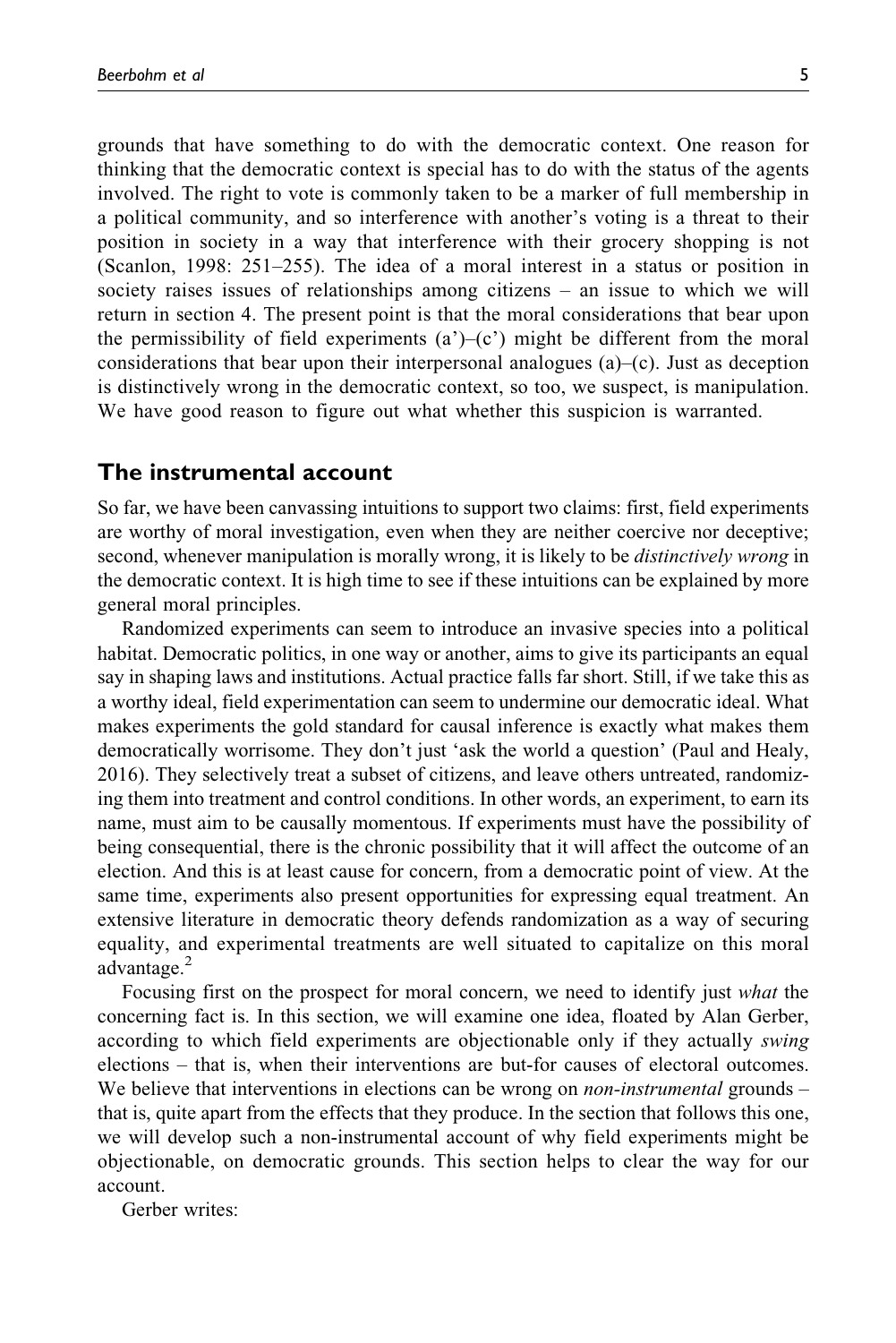[T]here are countless other mundane and essentially arbitrary contributions to the outcome with electoral consequences that are orders of magnitude larger than the typical experimental intervention. A partial list includes: ballot order (Miller and Krosnick, 1998), place of voting (Berger et al., 2008), the number of polling places (Brady and McNulty, 2004), use of optical scan versus punch card ballots (Ansolabehere and Stewart, 2005), droughts, floods, or recent shark attacks (Achen and Bartels, 2004, 2017), rain on election day (Knack, 1994), and a win by the local football team on the weekend prior to the election (Healy and Malhotra, 2010). That numerous trivial or even ridiculous factors might swing an election seems at first galling, but note that these factors only matter when the electorate is very evenly divided. In this special case, however, regardless of the election outcome, an approximately equal number of citizens will be pleased and disappointed with the result. As long as there is no regular bias in which one side gets the benefit of chance, there may be little reason for concern (Gerber, 2011: 130).

Gerber appears to be making three arguments. First, field experiments are very unlikely to swing elections (because they are efficacious 'only when the electorate is very evenly divided'). Second, even if experiments *did* swing elections, they would not be objectionable on that basis because arbitrary factors swing elections all the time, without any great moral import. Third, difference-making experiments are unobjectionable because they do not regularly favor one side rather than rather than the other.

Gerber's first argument rests on an empirical claim, the full assessment of which would require rigorous testing. For the moment, we will simply raise some grounds for skepticism. In tight races, it is very much a live possibility that experiments can swing an election. Indeed, given the hundreds of get-out-the-vote (GOTV) experiments that have been conducted at every level of American politics, it is quite likely that an experiment already has swung an election. $3$ 

We have more to say about Gerber's second and third arguments, which make normative claims. We think that they prove too much. Gerber's second argument contains a conditional premise: If the electorate is very evenly divided, then an arbitrary cause affecting the outcome is not democratically important. Is this premise true? To investigate it, we might consider an analogue in first-personal action. Suppose I cause you to perform an action by lying to you, knowing that you will likely choose arbitrarily anyway between the action I favor and the action I disfavor. In this case, it seems you would be justified in resenting me for manipulating you. I influence your action by inducing you to adopt a false belief. It does not seem to excuse my action that I know you are apt to act for arbitrary reasons anyway, when you are on the fence about some action. More generally, there is good psychological evidence that humans are easily swayed by arbitrary facts (Doris and Stich,  $2005$ ).<sup>4</sup> But the complaint with manipulation is not solely about acting sub-optimally. The objection is to having one's agency interfered with by another agent. It is about how we are *treated*, regardless of whether that treatment is consequential in the world, e.g. leads us to change our vote or to turnout when we otherwise wouldn't. There is no inconsistency in being happy enough to act arbitrarily, but still indignant over being deceived. The same may be true of the democratic case. If there is some value to democratic decision making, it may be wrong to interfere with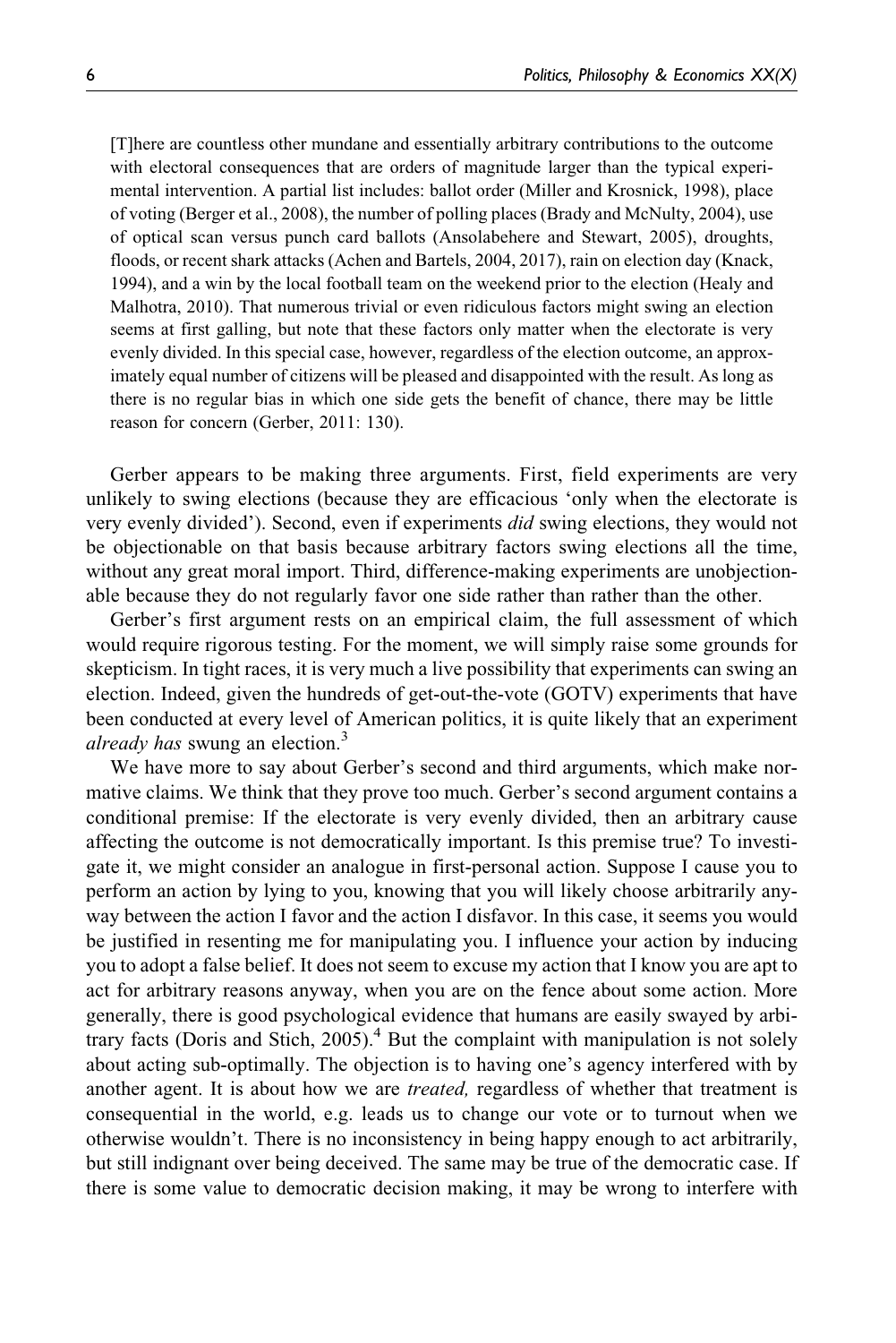such collective choices, even if individuals doing the choosing are not voting on especially good reasons.

Gerber's third argument holds that even if experimental treatments do influence electoral outcomes, on net, they will tend to favor neither one political position nor another, and so there is no democratic reason to be concerned about them. But the mere fact that a another election might also be swung (in an opposite direction) does not undermine concerns about illicit influence over any particular one. Imagine discovering that Russian interference was sufficient to swing the outcome of the 2016 election. Now imagine discovering that some other form of interference swung the 2012 election, as well. This second discovery does not seem to cancel out our original complaint about the 2016 election – indeed, on net, it seems to make things worse, not better.

We've argued that Gerber's account does not capture all that might be democratically objectionable about field experiments. But there is a broader lesson here. Electoral interventions can be wrong, not simply in virtue of whether they affect the results of the election; they can be wrong because they treat citizens in objectionable ways.

## An egalitarian account of democratic manipulation

What might be democratically objectionable about the treatment of experimental subjects? If certain field experiments are inconsistent with democratic values, that is so (in part) because they are inconsistent with *political equality*. In other words, they are objectionable because they threaten the equal standing of co-citizens.<sup>5</sup>

The value of political equality – at least in some form  $-$  is widely accepted. Perhaps the clearest illustration of this idea occurs when one person – and only that person – is denied the opportunity to vote. Many people regard this is as a paradigmatic wrong. But why is that so? We cannot explain this wrong in instrumental terms; it is a familiar point that, given the size of modern democracies, each individual's vote is nearly worthless in terms of what it can achieve for her. A more compelling explanation is that denying this person an opportunity to vote creates some morally objectionable relation between her and other citizens: she is now inferior; they superior. Democracy is valuable not simply because of the results it achieves – wise policies, peaceful transitions of power – but because of the equality it embodies (Beitz, 1989; Christiano, 2008; Kolodny, 2014a, 2014b; Viehoff, 2014; Waldron, 2017).

At a second pass, we can distinguish between two sorts of demands that political equality might make upon political arrangements. First, it might make demands upon how power is distributed between ordinary citizens and elite political officials (such as legislators, bureaucrats, and judges), if such officials are to exist.<sup>6</sup> Second, it might make demands upon how power is distributed among ordinary citizens.

In this paper, we will mostly set aside the first set of demands (though we will have something to say about it). We will instead concentrate upon the second set, for these demands govern the relations between political scientists and experimental subjects.

When it comes to relations among ordinary citizens, it is commonly thought that political equality demands something like equal power (hence, one person; one vote) (Brighouse, 1996; Fishkin and Luskin, 2005; Goodin and Tanasoca, 2014; Goldman, 2015; Viehoff, 2014). We embrace this, and – for sake of concreteness – we shall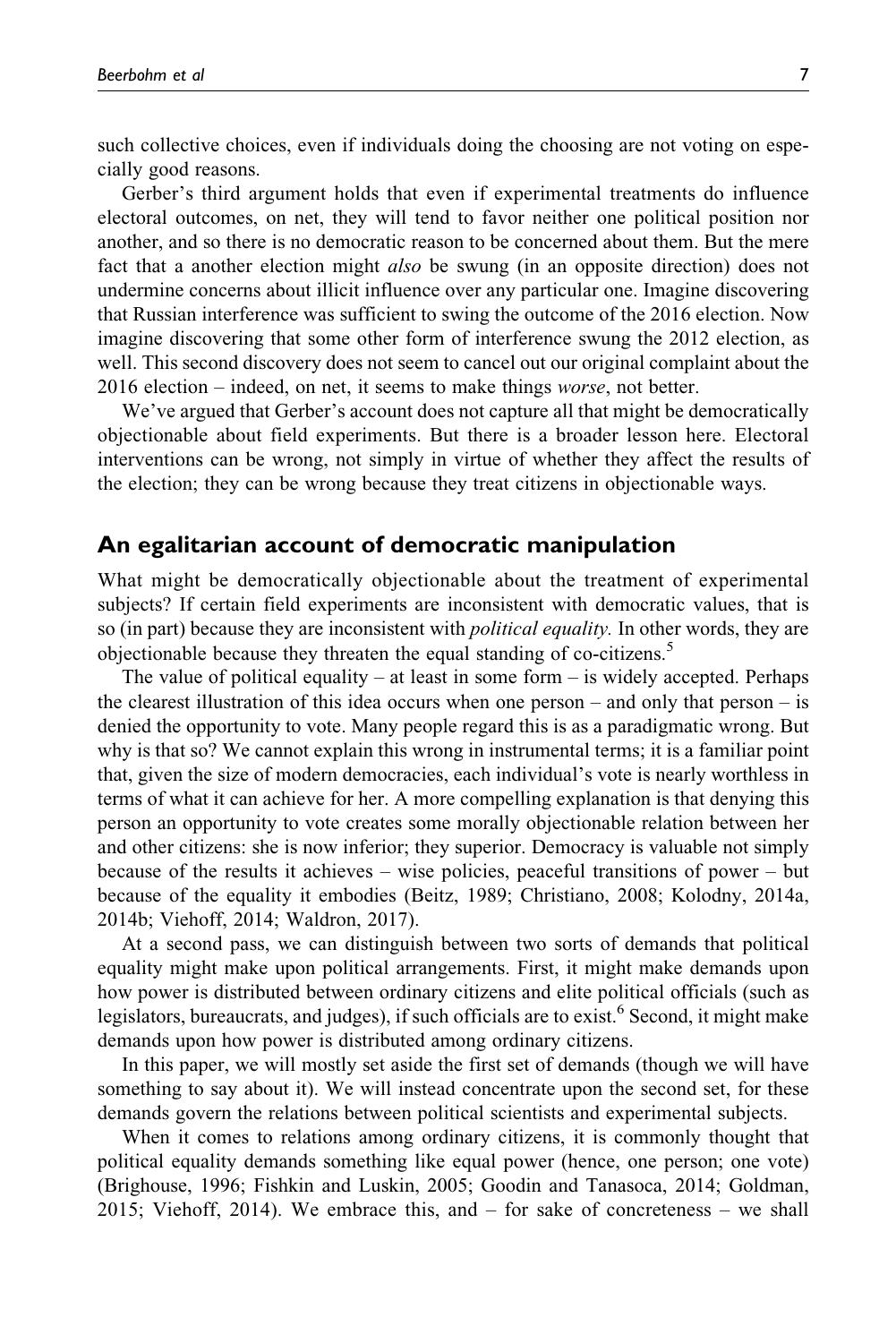embrace Niko Kolodny's specification of this demand, according to which political equality obtains among ordinary citizens just when they enjoy equal opportunity for informed, autonomous influence (Kolodny, 2014b: 310). More precisely, this condition is satisfied when each person has equal a priori chances of being decisive over a political choice. For each person, and all of their acts of influence, it must be just as likely that [had X acted differently, the political choice would have turned out differently] (Kolodny, 2014b).

We are now in a position to understand this value as one possible ground for warranted complaints against some forms of democratic influence. We might formulate a version of the principle as follows:

Political Equality. One has a moral reason not to exacerbate differences in opportunities for informed, autonomous influence over democratic outcomes.

There are at least two ways in which experiments might run afoul of political equality. First, they might upset equality between experimenters and *their subjects*, by enabling the experimenter to influence outcomes or civic relationships in ways that are inaccessible to ordinary citizens. We might call this an *input objection*. Second, they might upset equality among citizens, by compromising the standing or opportunities for some citizens relative to others. We might call this an *output objection*.

How demanding is the value of political equality? There is significant disagreement among democratic theorists who endorse some version of this value (and we acknowledge that not all do). For some, social equality demands 'deflatingly little' in specific reforms for our political institutions (Kolodny, 2014b: 288, 332). For others, it puts serious constraints on the kind of electoral and legislative institutions that we can support. Here our aim is to design a 'modular' theory – one that clarifies the egalitarian objections that political experiments can, in principle, raise. The strength of the objections that our theory flags will turn on the underlying weightiness of political equality – whether it is seen as the master value of democratic politics, or one value that is weighed among others.

Political equality is secured when citizens have equal opportunity for autonomous, informed influence over political outcomes. Insofar as experimental interventions compromise or create disparities in autonomy, informedness, or electoral influence, they may be susceptible to democratic objections. In the remainder of this section, we review a variety of ways in which interventions might give rise to democratic inequalities.

To begin, consider interventions that merely provide some parties with access to additional information. Moral philosophers have long regarded the provision of accurate, relevant information as a paradigmatically respectful mode of influencing another's choice or action. Providing information is meant to facilitate another's autonomous choice, rather than intervene at some stage of that choice in a potentially manipulative way. Nevertheless, some normative theorists have still worried that under some circumstances, even providing another with accurate, relevant information can be morally objectionable. In particular, providing information might sometimes compromise another's status by implying that the receiving party is insufficiently capable of exercising their own rational capacities to engage in information collection and processing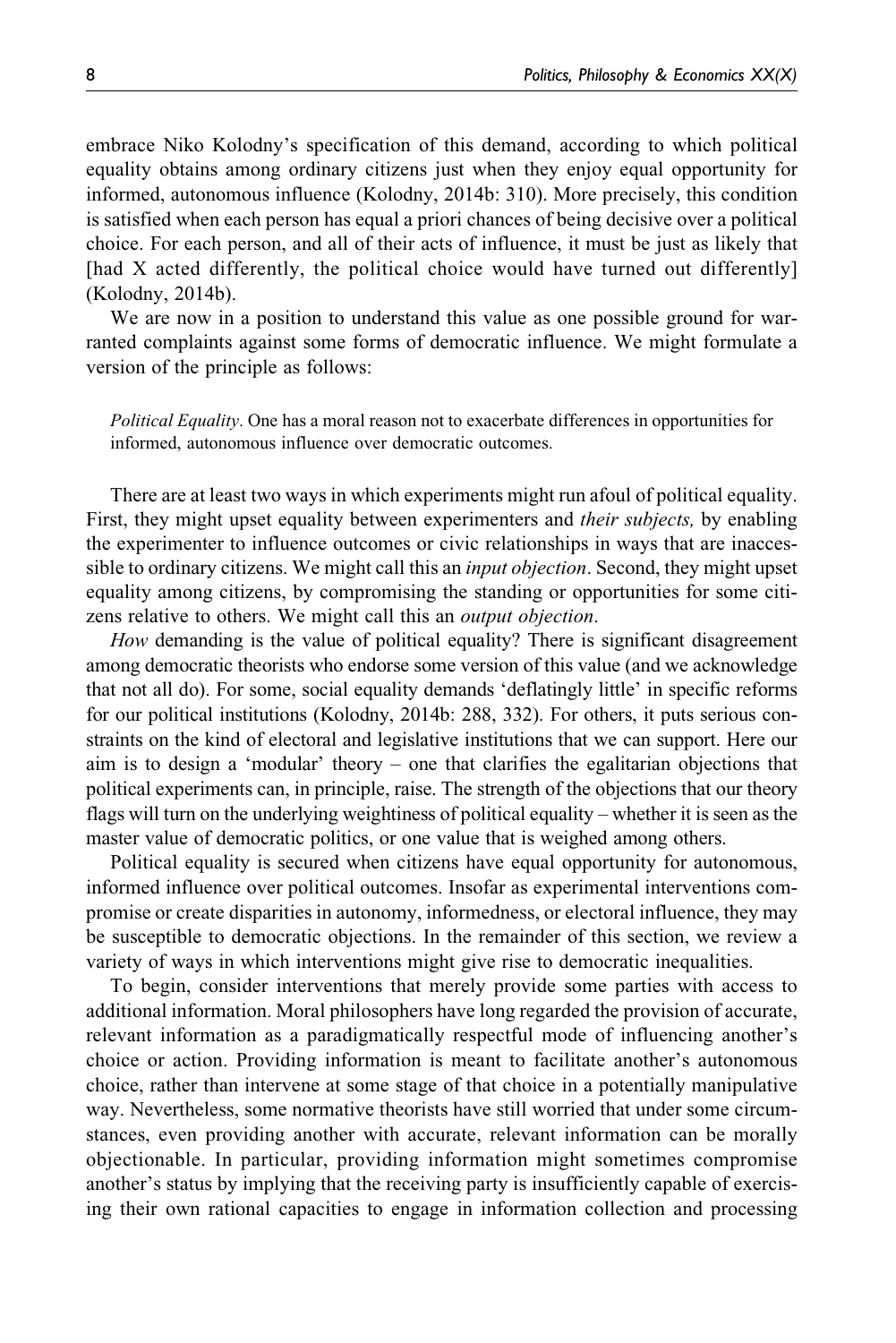(Tsai, 2014). The worry is that there may be cases in which providing information can actually stop or prevent an agent from engaging in a morally valuable activity.

This is not a merely abstract, philosophical concern. Social scientists have found that low-knowledge voters can actually be demobilized by receiving information (Albertson and Busby, 2015; Bailey et al., 2016). Low-knowledge citizens given information about climate change were less likely to engage in participatory activities than those who were not given any relevant information (Albertson and Busby, 2015: 3–5). Even when providing information does not have a negative effect on recipients, it can still exacerbate political inequality. In a striking analysis of published GOTV interventions, Enos et al. (2014) find that such actions tend to amplify the participation gap between highpropensity voters and low-propensity voters. Twice as many published interventions increase the participation gap as decrease it, and increases are sometimes quite large (2014: 274). This finding is important because high-propensity voters are wealthier and better educated (2014: 280). In short, experimental interventions may increase the political influence of exactly those citizens (rich, educated, etc.) whose interests already carry disproportionate political influence.

Such concerns may be amplified in cases of experiments that not only provide information, but also apply pressure.<sup>7</sup> Experimental treatments can apply positive social pressure by encouraging participation or insisting to voters that 'your party needs you!' (Condon et al, 2016). They can also encourage or guide an individual in forming and executing an intention to vote (Nickerson and Rogers, 2010). Interventions of this kind have been shown to causally impinge upon how citizens act.

One might object that neither of the two worries just canvassed bears on equality of opportunity for influence. In the former example, it might seem that providing citizens with information at most affects their willingness to exercise their opportunities for influence, but does not influence those opportunities, themselves. In the latter case, one might argue that pressuring people to vote  $-$  if anything  $-$  increases the likelihood that they will influence a political outcome. Strictly in terms of equal opportunity for influence, it might even seem that those who have a complaint are the voters who do not receive the experimental treatment, rather than those who do.<sup>8</sup>

With respect to these objections, it is important to underscore that the political equality principle emphasizes informed, autonomous influence. If citizens are pressured to participate, there is at least a question about whether their participation represents autonomous influence. Does pressure compromise citizens' acting 'on free reflection' on what they judge 'to be relevant reasons' (Kolodny, 2014a, p. 335)? Pressure may motivate citizens to act politically on reasons which are, from the citizen's own point of view, not politically relevant. If, as noted above, providing information can undermine an agent's exercise of her rational capacity to seek out and analyze reasons, then other GOTV treatments might also encroach on free reflection (Tsai, 2014). And, setting that concern aside, there is still an egalitarian worry that while citizens might have the same formal rights to vote, differences in wealth, leisure, and resources can result in informal inequalities (Kolodny, 2014: 333). Of course, experimental interventions do not create or amplify these differences. However, if we have good reason to think that they do amplify the electoral consequences of these differences, then such treatments might be granting a further advantage to voters who already wield disparate informal influence. This may be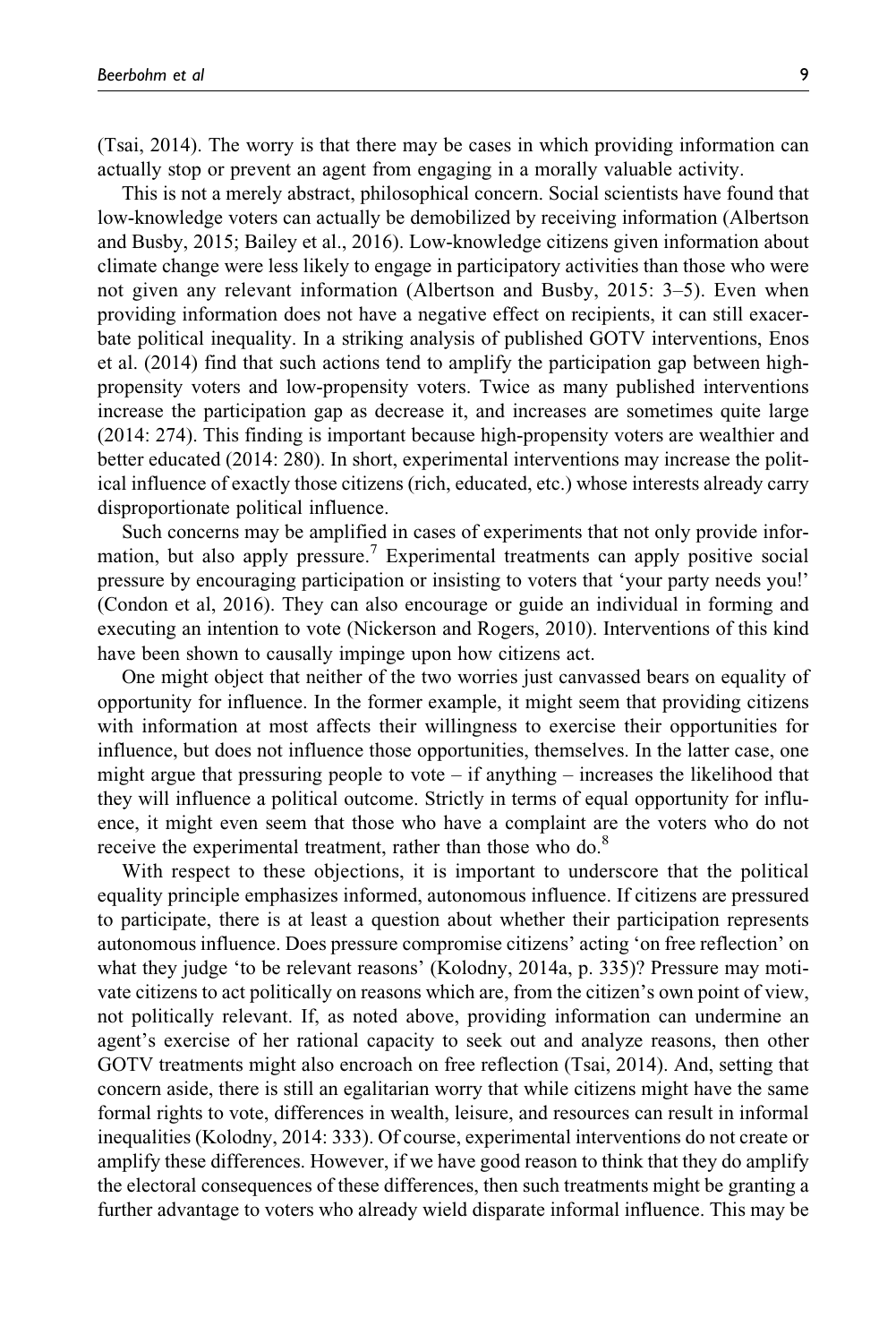a secondary source of egalitarian concern. While each citizen's response to the treatment might be mediated by their own judgment (and so be autonomous), the aggregate increase in influence among high-propensity voters is independent of anyone's judgment.<sup>9</sup> We are not claiming these results demonstrate that the treatments do violate political equality, but considerations of this sort are worthy of further investigation.

While we might not generally consider positive social pressure to be objectionably manipulative, one can imagine morally salient cases. It's ordinary enough to think that unwanted encouragement can be burdensome, and researchers find this is also true in politics. For example, applying social pressure can backfire when voters have been exhausted already by receiving political communication (Bailey et al., 2016: 729, 733). We can understand this worry in terms of social equality. If some voters are burdened by an intervention in ways that others are not, and this burden predictably impinges on their likelihood of participating politically, then their equal political status is undermined.

There's also a gender-based version of this egalitarian concern. For example, Bond et al. (2017) suggest that social pressure might affect the actions of women more than men (although their own findings are not significant on this variable). If this is true, then it might be that women are, in expectation, differentially burdened, and this might likewise affect their equal political standing. Suppose, by analogy, that women were more likely to comply with social pressure to provide unpaid labor around the office. If we knew this was true, we might worry about that even if social pressure to contribute was applied equally to men and women, the output of our intervention could still be unequal.

A still stronger form of treatment involves not merely positive encouragement, but disclosures of information to shame or expose other citizens. Section 1 introduced a recent experiment that came to prominence in part for its controversial treatment of disclosing voting records (Gerber, et al., 2008). Researchers gathered turnout information for 180,000 voters, dividing them into a control group and four treatment groups. Each treatment group received different type of encouragement to vote in an upcoming election:  $(1)$  a simple reminder to vote, claiming that voting is a civic duty;  $(2)$  the same reminder, except with the added information that researchers were watching the election to learn about turnout; (3) the reminder as in  $(1)$ , with an added note that turnout is a matter of public record; and (4) a letter displaying the turnout for the recipient and the recipient's neighbors in a previous election. Treatments (1)-(3) raised participation from between 1.8 and 4.9 percent relative to the control group. Treatment (4) raised participation dramatically – 8.1 percent relative to the control group.

The researchers developed their experimental design after Mark Grebner, a political consultant, self-funded an experiment showing that disclosing voting history was dramatically more effective than other GOTV mailers. Grebner observed that large numbers of voters reported having voted when in fact they had not. He came to 'suspect that a substantial number of potential voters believed that voting is essentially a private act, rather than a public one, and it was safe to routinely misreport voting not only to researchers but also to friends and family' (qtd. in Green and Gerber, 2010: 332). Thus, his strategy was to use the technique of publicizing voting 'by making them think they couldn't continue to get away with it.' As the authors describe, there are strong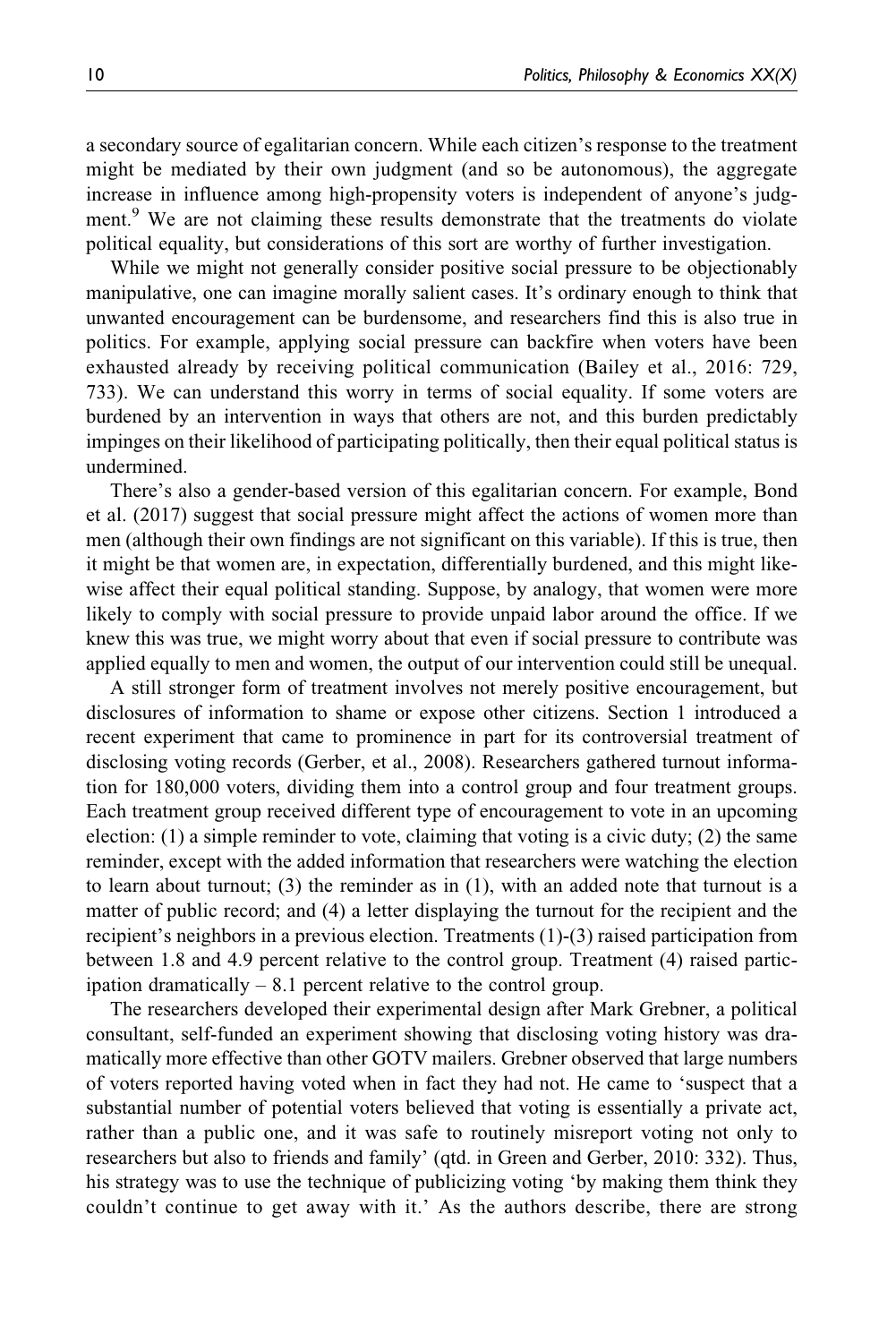dispositions toward compliance with social norms, so the prospect of 'others believed to be watching' motivates actions to 'avoid shame and social ostracism' (Gerber et al., 2008).

This study quickly proved controversial, with some recipients contacting local District Attorneys and the researcher being contacted by law enforcement (Michelson and Nickerson, 2011: 439). Our conception of manipulation can help to appreciate the intensity of their concerns. The researchers disclosed information that otherwise would have been very unlikely to be accessed, and they did so with the explicit intent of creating a penalty of moralized shame that would influence the actions of other persons. Prima facie, the researchers' action looks like a case of manipulation. If that is true, the shaming threat impinged upon subjects' ability to autonomously influence political processes. It created input-inequality with the researchers, and output-inequality with other citizens.

The authors might counter – as in fact their flier to voters declared in large font – that voting records are public information. But it is unclear why this should be dispositive. In the case of Informant (from section 1), Sam threatens to visit Rose's grandmother and reveal her lack of church attendance. The case might be stylized to make clear that her non-attendance is public in the relevant sense – anyone could find out by asking her fellow parishioners (among whom it is not a secret), attending the publicly open church one Sunday themselves, and so on. What Sam does is threaten to deploy this information in a way that is damaging to Rose, by compromising her relationship with her grandmother. Likewise, the researchers threaten to take information which is already public but non-damaging, and use it in a way which will potentially compromise some citizens' relationships with other citizens. Indeed, this is precisely the researchers' intention, since it is the threat of shame among fellow citizens (neighbors) through which theorized treatment mechanism works. The relational aspect of this worry raises again the issue of potential inequalities among citizens. The egalitarian worry is underscored in a different way by the finding that for this experiment, in particular, the treatment effect is more than twice as strong for high-propensity voters than for low-propensity voters (Enos, Fowler, and Vavreck, 279).

A final category of studies combines elements of both shame and deception. A recent experiment investigated different strategies for increasing voter turnout in three municipal elections (and Holland, Michigan; Ely, Iowa; Monticello, Iowa) (Panagopoulos, 2010). In two of these communities, voters received a mailer that those who voted in the election would be honored by having their names appear in a local newspaper. In the third community, citizens received a mailer that those who did not vote in the upcoming election would be shamed by having their names revealed in a local newspaper. The pride treatment increased turnout by  $0.8-1.5\%$  and by  $4.5-4.7\%$ . The shame treatment increased turnout by 6.3–6.9 percent. The researcher found that in general, shame is more effective than pride, because shame motivates both high- and low-propensity voters, while pride motivates high-propensity voters only (Panagopoulos, 2010: 382). While we are uncertain whether the threat to shame was actually carried out, this design raises familiar concerns about maintaining equal opportunities for autonomous influence.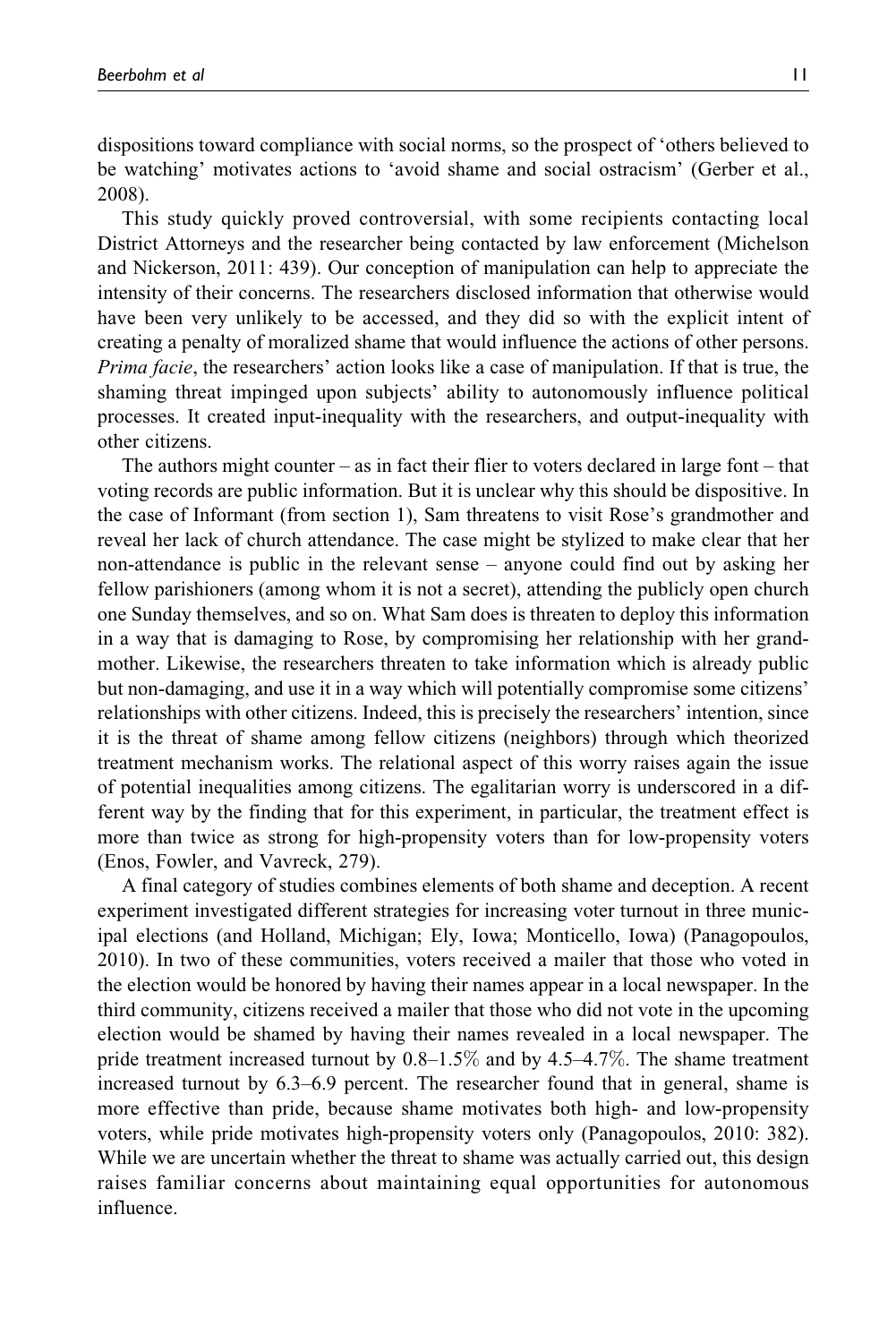## Sources of speaker-relativity

The last section sketched a principle of political equality from democratic theory and then applied that principle to relevant experimental settings, canvassing a variety of roughly egalitarian concerns. In this section, we will move away from thinking about kinds of *treatments* and focus instead and different kinds of *actors*. We will suggest that the identity of an actor may sometimes be relevant to an action's moral status, and that this may have consequences for the moral discretion of social science researchers. To see what we have in mind, consider an example from Gerber and Green:

Suppose that a political scientist were to run for public office. Suppose that she made 10 or 20 speeches in attempt to curry political support. We ordinarily would not question the rectitude of this behavior even if the churches were chosen at random. Now suppose that the political scientist were interested not simply in winning the election but also in finding out how much these speeches affected the election outcome (Green/Gerber, 2002: 830).

Gerber and Green believe, and we agree, that there is no difference between the original case and its variation. If an intervention is permissible, it does not become impermissible simply because the intervening agent gains some knowledge from it. Our account vindicates that judgment about this particular case, because both interventions – involving political speeches – influence voters through a paradigmatically autonomypreserving means.<sup>10</sup>

While the argument works in this case, there may be more complex issues lurking about when researchers can and cannot act in the same way as political operatives. It might be tempting to reason as follows:

- 1. It is permissible to participate in an election (by giving speeches), and
- 2. It is permissible to do research on elections (by selecting venues at random),
- 3. So, it must be permissible to participate and research at the same time.

But this is all field experiments do. If each component is permissible, then why not think they are permissible in conjunction?

This argument requires the premise: If action  $[\phi]$  is permissible and action  $[\Psi]$  is permissible, then the action [ $\phi \wedge \Psi$ ] is permissible. A principle of this form is appealing, because it resembles the sound principle: If some proposition p is true, and some other proposition q is true, then the conjunction  $[p \wedge q]$  is also true. However, just because conjunction is truth preserving, it does not following that agglomeration holds about permissibility. That is, there is a substantive question about whether a conjunctive set of individually permissible actions is permissibility-preserving. It may be permissible for me to proselytize that everyone ought to learn a foreign language, and permissible for me to refuse every opportunity to learn a foreign language, but perhaps there is still something amiss with both so proselytizing and so refusing (cf. Wallace, 2010). It might permissible for you to threaten to reveal my embezzlement to the public, and also permissible for you to ask me for \$1000, but threatening and asking together might be wrong (cf. Shaw, 2012). There is, in short, no general principle of the form that if some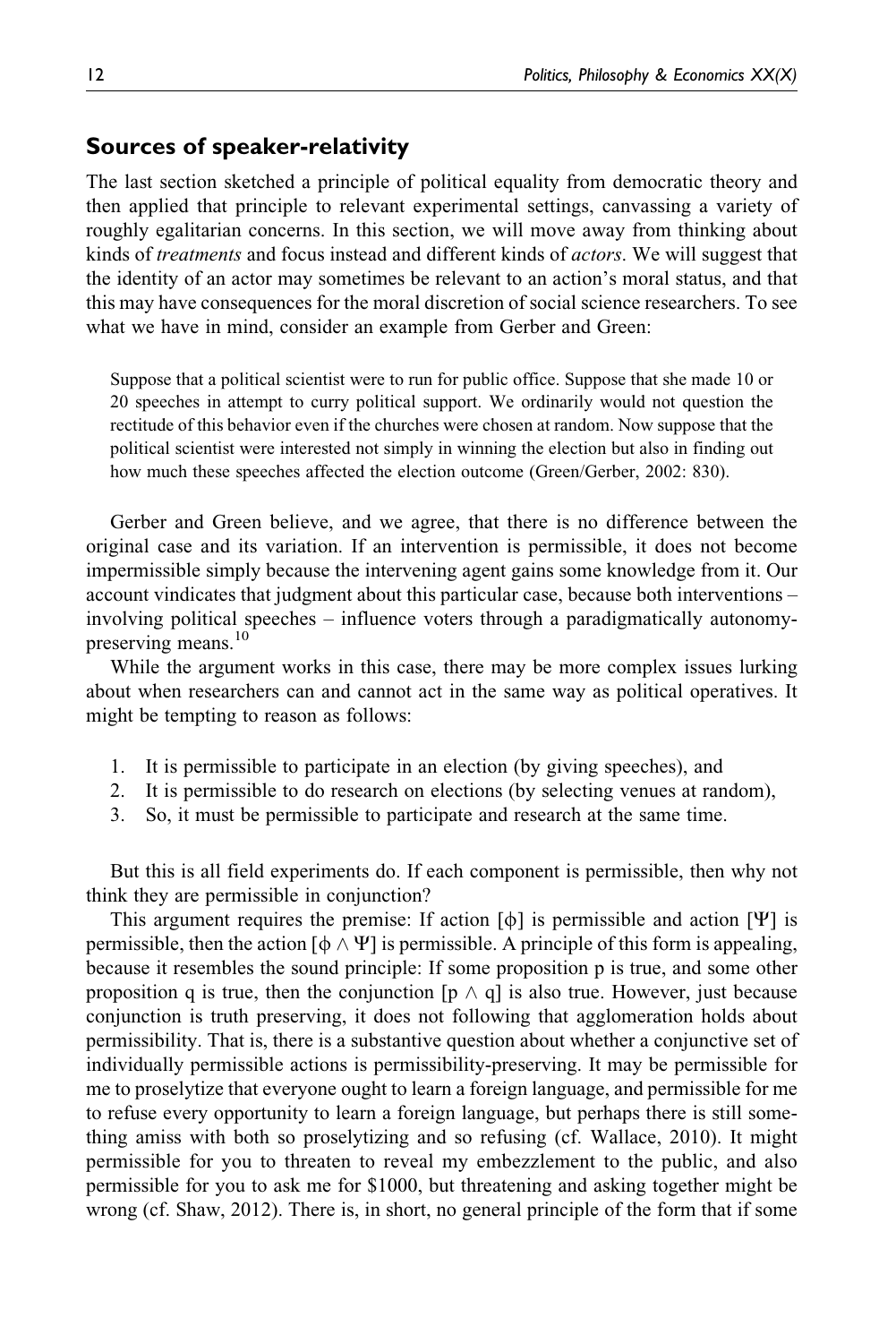activity's component parts are permissible, then the complex activity must also be permissible.

Are there any cases where the agglomeration of permissibility might fail with respect to experimental treatments? Here again it will sharpen matters to look at specific cases. Consider the ethics of political persuasion. Sometimes field experiments not only provide information, but also seek to persuade voters to adopt a substantive issue position. Brockman and Kalla (2016) recently found that canvassers presenting arguments and encouraging perspective-taking could dramatically reduce transphobia. Strikingly, a single personal interaction had roughly the same effect as the gains in positive attitudes toward gay men and lesbians from 1998 to 2012 (2016: 223). The authors selected an issue of widespread philosophical agreement (the badness of transphobia) and nevertheless presented arguments on both sides of the issue.

Here, again, separately permissible actions also seem permissible together. Arguing against transphobia is morally acceptable, studying attitudes on transphobia is morally acceptable, and the conjunction of these activities likewise looks unobjectionable. However, one can imagine a study where the agglomerative inference would look more controversial. Imagine a contrast between:

Acceptance. Researchers present citizens with arguments designed to motivate acceptance of an outgroup, and study whether the arguments presented durably affect perceptions of outgroup members.

and

Campaign. Researchers present citizens with arguments designed to motivate opposition to a specific political candidate, and study whether the arguments presented durably affect approval of the candidate in question.

To make the Campaign case more vivid, imagine that researchers present citizens with the social scientific finding that voters who identify as 'liberal' have the same profile of policy preferences as voters who identify 'progressive,' and that these groups are otherwise indistinguishable *except* that members of the latter group score higher on an index of ambivalent sexism (Cf. Banda, et al., ms). Suppose, further, that researchers added that supporters of Bernie Sanders predominantly identified as 'progressive,' and canvassed in states where Bernie Sanders was polling favorably.

In this scenario, Campaign looks morally riskier than Acceptance. It might nevertheless be true that political activists could permissibly engage in tactics like those used in Campaign, and it might also be true that researchers could permissibly study the efficacy of those tactics when used by political activists. However, speaker-relative facts about the researcher might give rise to new moral reasons applying to the conjunction of these actions. Attempting to use information to influence a political outcome – when performed by the social scientist – might be thought of as a way of parlaying a kind of epistemic authority into a means of political authority or influence. While all citizens can participate in political campaigns, the researcher may have advantages not available to others. This egalitarian concern might help to explain the intuition that the researcher has a role-based obligation not to be involved directly in campaign activity, or at least not be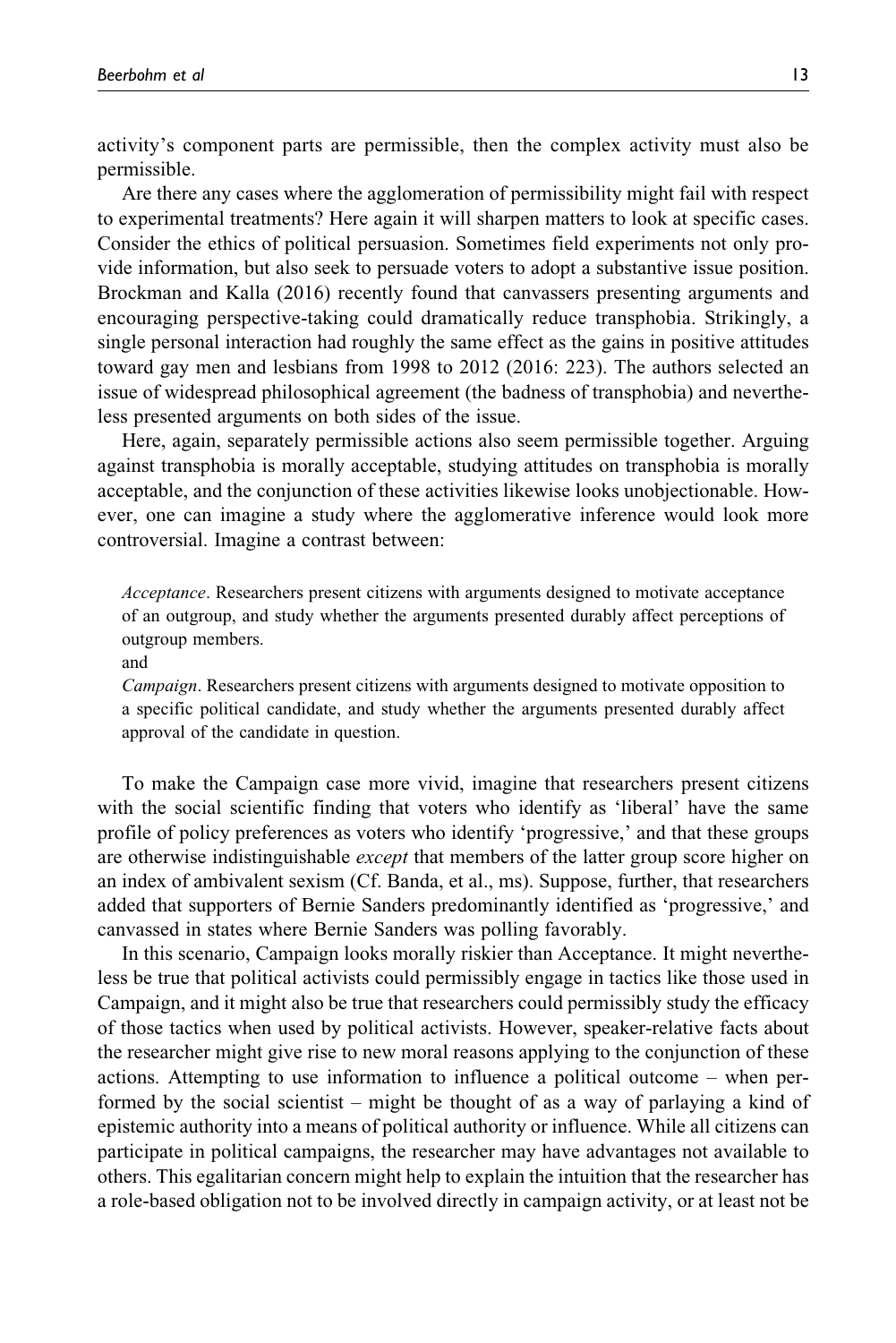so involved under the guise of social scientist (compare Wallace, 2010). A principle expressing this intuition might be formulated as follows.

Speaker-relativity. The fact that an experimental treatment is carried out by a researcher may be a relevant consideration in determining the treatment's moral status.

This suggests that researchers ought not perform some actions that might be allowable for other political participants. At the same time, there may be kinds of political activity that are acceptable for researchers to engage in, but not for political campaigns. For example, social scientists have motivated turnout at polls both by offering financial rewards (Panogopoulos, 2013), and also by designing financial incentives to take the form of a penalty for not voting (Shineman, 2016). The possible ethical salience of such actions is underscored by the fact that US federal elections, as well as many state elections, legally prohibit such interventions – laws that, we note, researchers have taken care to uphold (Panogopoulos, 2013: 271).

What explains the asymmetry between researchers and political campaigns? If campaigns could provide financial incentives to vote, they could deploy these incentives in ways that indirectly (but predictably) contribute to achieving their electoral goals. Groups of citizens with greater resources could convert their advantage in wealth into an advantage in political power. They would thereby acquire a relatively greater opportunity for informal influence over electoral outcomes. The use of financial incentives by researchers is to learn about – rather than influence – electoral outcomes, and so does not make the researchers more likely than other citizens to achieve their particular political ends. The researchers' identity, with the norms of practice constraining that role, insulates them from the egalitarian objection. Because their activity is, by hypothesis, not aimed at influencing outcomes, it does not secure for them any greater share of political influence than ordinary citizens possess.

Contrast this with the case of Campaign. If researchers presented citizens with information undermining a specific candidate, they would (at least in expectation) be influencing the political outcome. Of course, influencing outcomes alone is an ordinary democratic practice. The issue is not that researchers have greater influence than other citizens. Rather, the question is whether researchers' influence over other citizens depends on those citizens' own judgments. If researchers merely persuade other citizens by providing them with good information, then there is no egalitarian objection. Any citizen *could* do that.

However, if researchers were to attempt to influence the election of a specific candidate through their academic work, that could raise a specific worry. The researchers' role *as researchers* might lead citizens to – mistakenly – attribute impartiality to their findings, and so to be more influenced by the associated claims than they might otherwise be. In other words, the researchers' role might grant them a kind of influence that traded on their academic identity in ways other citizens could not appreciate, and so would affect other citizens in a 'judgment-independent' way (Kolodny, 2014: 334). When influence on others is independent of their judgment, it risks compromising the autonomy of their opportunities for influencing outcomes (Kolodny, 2014). By identifying the features that explain when researchers should have more latitude than activists,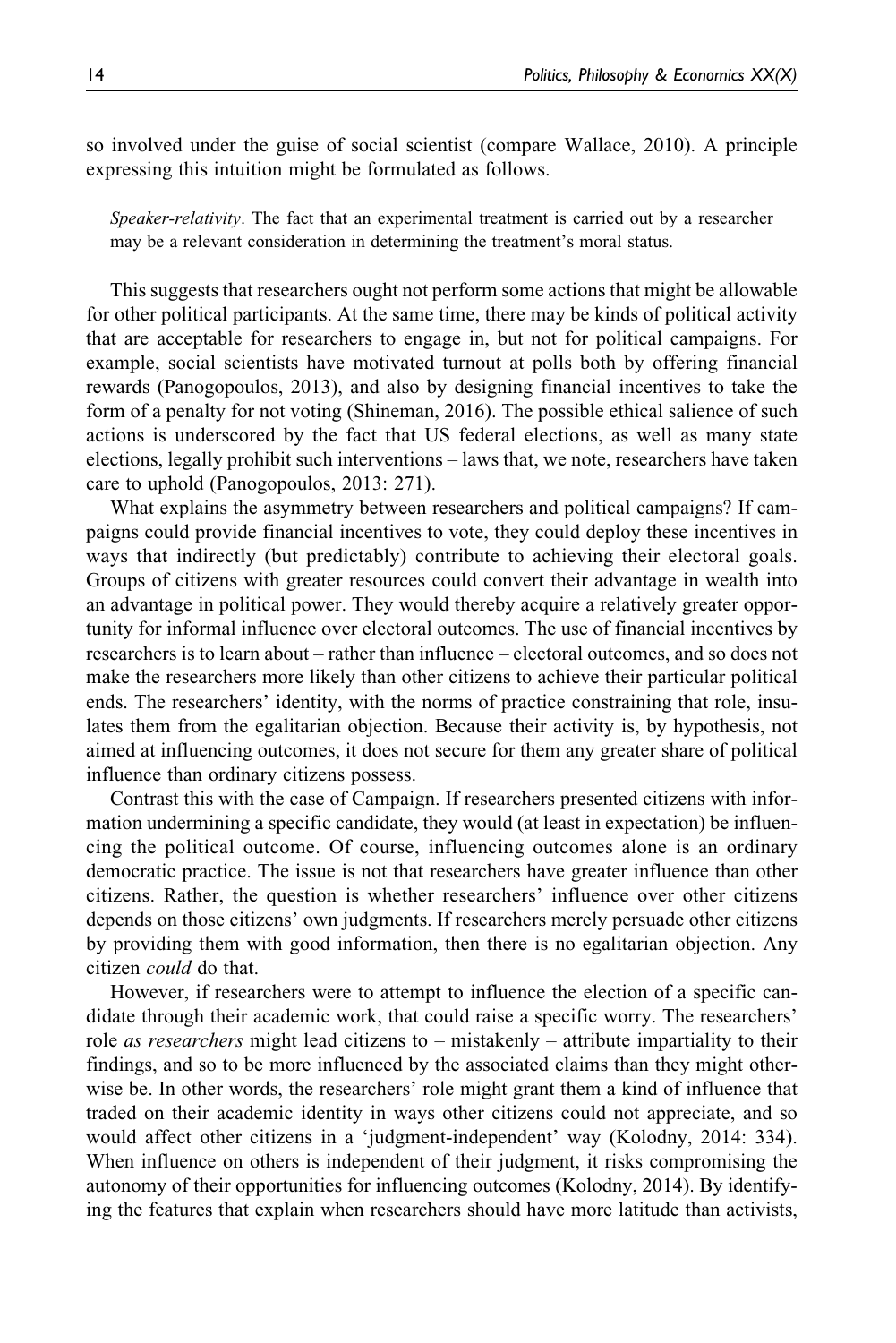and when they should be more restricted, political equality can help understand and specify speaker-relativity.

This section has aimed to show the importance of thinking about the point of view of the experimenting agent. We end with the observation that there is actually some experimental evidence in support of the idea that perspective matters. In one study, researchers investigated the moral differences between misleading an audience by lying, and misleading them without making any false assertions (Rogers et al, 2017). They found that those who mislead without false assertions tend to regard their behavior as more ethical than lying, but those who are thereby misled react in the same way that they would react to outright deception. It helps, in cases like this, to be willing to take the perspective of both agent and patient, and to consider if there is something about point of view of the actor that bears on the moral reasons involved.

## Implications for democratic practice

So far, we have articulated a possible tension between political equality within a democracy and some uses of field experiments. We should be very clear about what we have tried to do. We have not shown that such experiments are, therefore, morally objectionable. In fact, we recognize that the democratic egalitarian's presuppositions are controversial in various ways. Some deny that political equality is non-instrumentally valuable (Dworkin, 2000; Arneson, 2004; Brennan, 2016); others believe that political equality, properly understood, does not require strict equality of opportunity for influence (Beitz, 1989; Christiano, 1996; Pevnick, 2016a). We have attempted to show, first, that the democratic complaint is worthy of consideration; and, second, to illuminate what one must think about in order to determine whether the complaint can be vindicated.

However these issues are to be resolved, though, one might think that the practical upshot of our discussion is an extreme position. If the objection is vindicated  $-$  if it true that political equality matters and that field experiments undermine it  $-$  then it might seem that *all* experiments in politics are impermissible. Call this rigorist view *prohibitionism*. On the other hand, if the objection is *not* vindicated – if either of its premises is false – then it might seem that all field experiments are permissible (conditioned on meeting the usual requirement of social-scientific experimentation). Thus there would be nothing distinctive about an experiment in a market setting versus an explicitly political setting; experiments are unremarkable forms of free speech, no worse than the bulk buying of ads by a SuperPAC. Call this view permissivisim.

As far as we know, no one has explicitly defended either of these views. Yet many find themselves pulled toward one or the other.<sup>11</sup> We find each of them uncomfortable in its own way. In the rest of this section, we will try to show how the view we've outlined can avoid either extreme. It can acknowledge the epistemic – and perhaps democratic – potential of campaign experiments without denying the potential force of the egalitarian objection.

Earlier we considered a study which asks, 'Do Politicians Racially Discriminate Against Constituents?' (Butler and Broockman, 2011). In this experiment, state legislators were sent emails asking for help registering to vote. These emails were sent either under a name typically perceived as black (DeShawn Jackson), or a name typically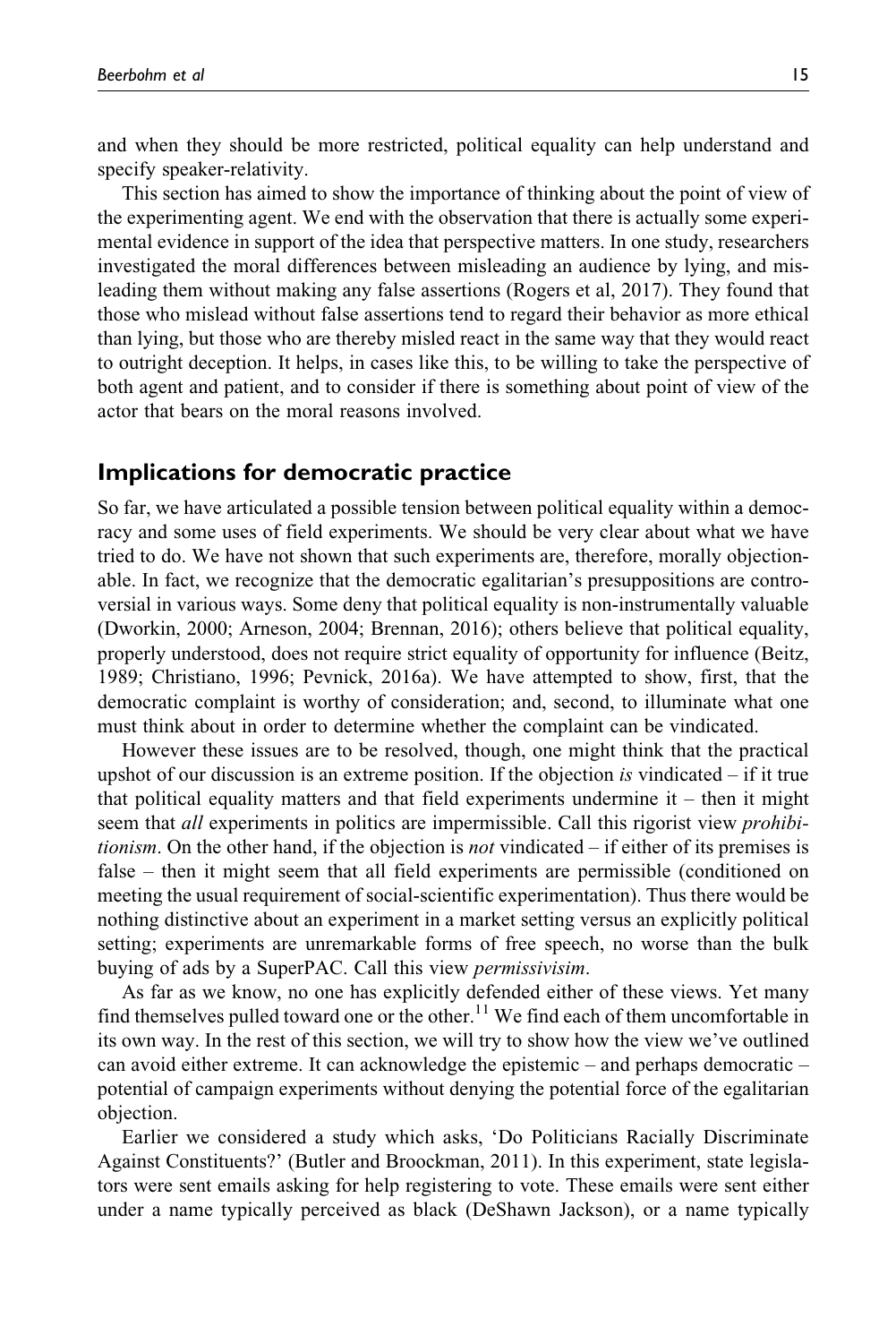perceived as white (Jake Mueller). In total, the researchers sent 4,859 emails to state legislators, and received 2,747 responses, finding that 'Democratic and Republican whites [legislators] discriminated against the black alias at nearly identical and significant levels (by 6.8 percentage points and 7.6 percentage points, respectively)' (Butler and Broockman ,2011: 472). In this case, the researchers influenced the actions of state legislators by causing them to form a false belief – namely, that there was some particular person who had both sent the request and needed help registering to vote. Although the researchers' emails did not contain any actual false assertions, and so do not qualify as lying, this fact does not seem to eliminate the suspicion that their intervention involved some objectionable form of influence.

Our account offers some reasons for thinking that this experiment (performed upon legislators) might be *disanalogous* to a variation performed upon ordinary citizens. That is so, because the experiment may not have created or aggravated any objectionable inequalities of influence. First, as we noted earlier, political equality need not require strictly equal opportunities for influence between both ordinary citizens and elite officials. Thus, even if this experiment *did* create inequalities of influence, those inequalities need not have been *objectionable*. Second, the experiment likely did *not* create or aggravate inequalities of influence; if anything, it lessened them. The experiment uncovered important information that could be used to hold relatively powerful legislators accountable to ordinary citizens. Thus, it helped to reduce an extant inequality. Furthermore, given the threats to social equality posed by racist attitudes – particularly among elites – the researchers created a way of potentially exposing these attitudes for critical scrutiny. This may have helped advance equality among citizens, without creating any problematic inequality between the researchers and ordinary citizens. The study is plausibly supported by equality-based considerations at both the input and output levels.

Our conjecture here is that sometimes, non-ideal features of political life may open up possibilities for equality-supporting experimental interventions. In the case above, the non-ideal feature in question was the disparity in power held be political elites, made more concerning by the prevalence of racist attitudes. But there may be other non-ideal features of the political world that could be addressed by innovative research designs. Such features might include underrepresentation of disadvantaged groups, which might be a source of concern for those interested in political equality even when it is a product of individual voting choices. Some experimentalists have confronted this issue in illuminating ways. For example, Panagopoulos (2013) designs an experiment to motivate participation by low-propensity voters. Another recent study addresses the profound underrepresentation of women in legislative bodies by collaborating with state party officials to encourage precinct chairs to reach out to potential female candidates (Karpowitz et al., 2017). Treatments may be designed to respect the autonomy of participants while also helping ameliorate political inequalities. At the same time, this could equip researchers with new resources for explaining and defending their practices.

Finally, we address the moral importance of the information yielded by field experiments. Some social scientists have been tempted by the idea that the epistemic gains of research might justify treatment of subjects (see Levitt and List, 2009). There are three ways in which it might.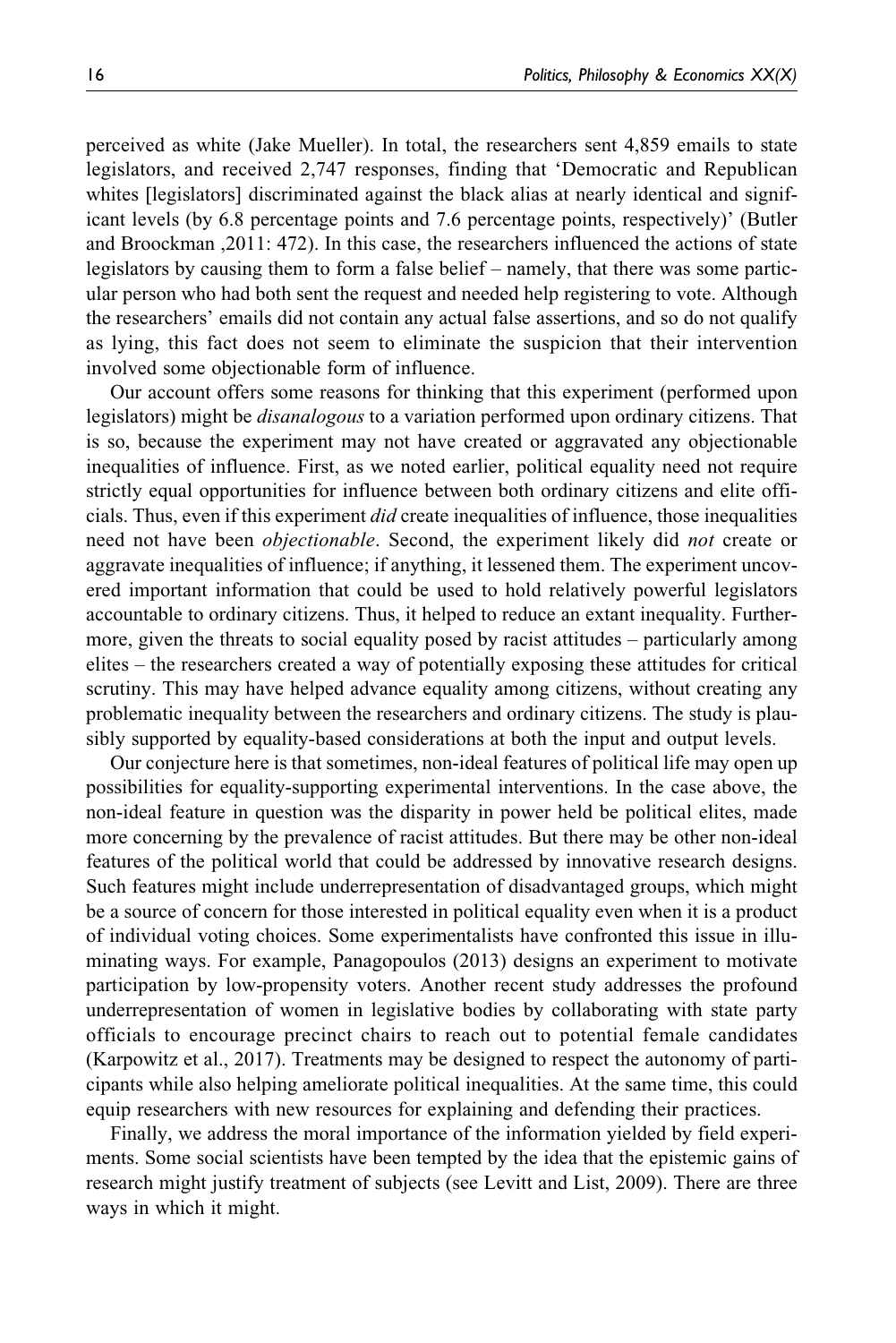First, as the Butler and Brookman study shows, the acquired knowledge might help to eliminate extent political inequalities. In that case, the epistemic gain from a field experiment does not merely *override* the egalitarian objection to that experiment; rather, it *undercuts* that objection, leaving it without any normative weight.<sup>12</sup>

Second, the acquired knowledge might have intrinsic value. Knowledge of political behavior, just like Einstein's field equations and the axiom of choice, is just a good thing to have – entirely apart from its usefulness. If this kind of value makes certain field experiments permissible, in spite of the egalitarian objection, it would have to do so by overriding the egalitarian objection. In other words, the knowledge acquired by the experiment would have to be of greater moral significance than the political inequalities caused by it.

We are skeptical of this possibility. We set aside whether the sort of knowledge acquired by field experiments has the same intrinsic significance as, say, Einstein's field equations. The more pressing problem is that political equality seems to be a rather stringent value – that is, in order for actions inconsistent with its demands to be permissible, they must realize some value of great moral significance.<sup>13</sup> The intrinsic value of the knowledge yielded by field experiments seems not to rise to this level. Consider, by way of analogy, a campaign that forcibly suppresses voters who would have voted down funding for political science departments at public universities. Though this campaign would, as a foreseeable consequence, increase our stock of social scientific truths, it hardly seems morally permissible. Of course, the analogy is imperfect – out and out suppression may undermine political equality to a greater degree than the interventions effected by field experiments. Accordingly, the moral calculus may be different in the two different phenomena. But the analogy does provide some grounds for doubting that field experiments would be permissible, even if the egalitarian objection is sound, simply because they yield intrinsically valuable knowledge.

Third, the acquired knowledge might have non-egalitarian instrumental value – that is, it might be valuable because useful, but not as a means of reducing political inequalities. Perhaps, for example, the knowledge acquired by a field experiment helps us to enact various policies which increase voter turnout, which in turn improves the substantive quality of our laws.

Structurally, this consideration ought to be treated in much the same way as the intrinsic value of the knowledge gained. Similarly, this form of instrumental value would have to override (and not undercut) the force of the egalitarian objection. And, similarly, it would have to do so in spite of the fact that political equality seems to be a rather stringent value. However, one difference might be that improvements to substantive justice frequently will be of greater moral significance than the intrinsic value of knowledge. Thus, it is more likely that experiments which genuinely do yield such practically valuable knowledge would be permissible, even if the egalitarian objection is sound.

## Conclusion

In their handbook for non-academics, the pioneers of political experiments insist that 'experimentation is not some special form of sorcery known only to Yale professors. Anyone can do it ... ' (Green and Gerber, 2008: 11). The objections that we've raised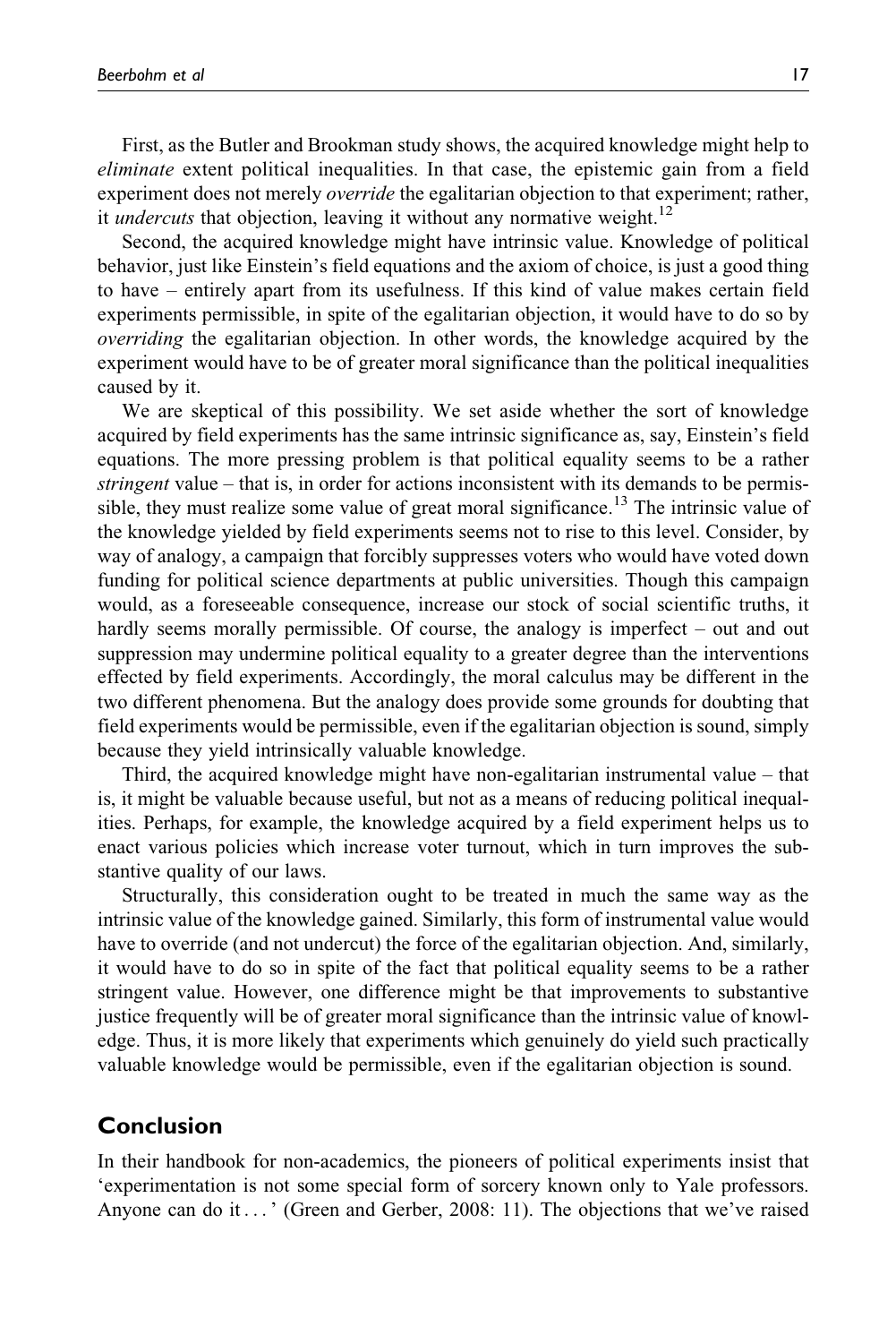here fall far short of the charge of sorcery. But if what makes sorcery objectionable, in part, is its ability to manipulate agents, then a subset of experimental manipulations in campaigns may invite the same prohibition as sorcery. At the same time, it's too easy to support the two absolutist views that we began with: all-out prohibition or all-out permission. The simplicity of each of these views, however appealing, isn't enough to motivate them. What they neglect is the special setting of elections – an environment whose value is underwritten by an ideal of democracy. We've suggested that experiments in political settings must reckon with distinctively democratic worries – the value we place in having an equal say, and the way experiments can threaten that complex web of egalitarian relationships. A theory of democratic manipulation, developed further, would help us see what is objectionable about certain experimental interventions, and what makes others perfectly compatible with our having an equal say.

## Acknowledgments

Earlier version of this paper were presented at the Research Horizons Colloquium at Harvard's Department of Government, the Dartmouth Political Philosophy Summer Workshop, the Washington University Political Theory Colloquium and the Brigham Young University's political science department. We are grateful for comments from Steven Ansolabehere, Ryan Enos, Adam Glynn, Josh Gubler, Clarissa Rile Hayward, Jennifer Hochschild, Frank Lovett, Gwyneth McClendon, Ian MacMullen, Dan Nielson, Kelly Patterson, Jeremy Pope, Julie Rose, Michael Sandel, Lucas Stanczyk, Anna Stilz, and Dennis Thompson. We benefited enormously from the suggestions and objections of two anonymous reviewers at Politics, Philosophy & Economics.

## Declaration of conflicting interests

The author(s) declared no potential conflicts of interest with respect to the research, authorship, and/or publication of this article.

## Funding

The author(s) received no financial support for the research, authorship, and/or publication of this article.

## **Notes**

- 1. This is importantly not to say that these questions have avoided ethically motivated critical attention. Our essay will follow a variety of practitioners who have already begun the process of self-conscious reflection on the ethics of experiments in political science. See Gerber (2011), Levitt and List (2009), Teele (2014), Barrett and Carter (2014) and the contributions to Desposato (2016). There has also been extensive work by political philosophers about the values associated with democratic communities, including Beitz (1989), Gutman and Thompson (1996), Christiano (2008), Kolodny (2014a) and Viehoff (2014). Although political experiments implicate democratic values, these two literatures have not yet been brought into conversation with each other.
- 2. For an example, see Stone (2007). We explore the potential advantages of experiments in section 5. Our thanks to a referee for pressing us to think through both sides of this issue.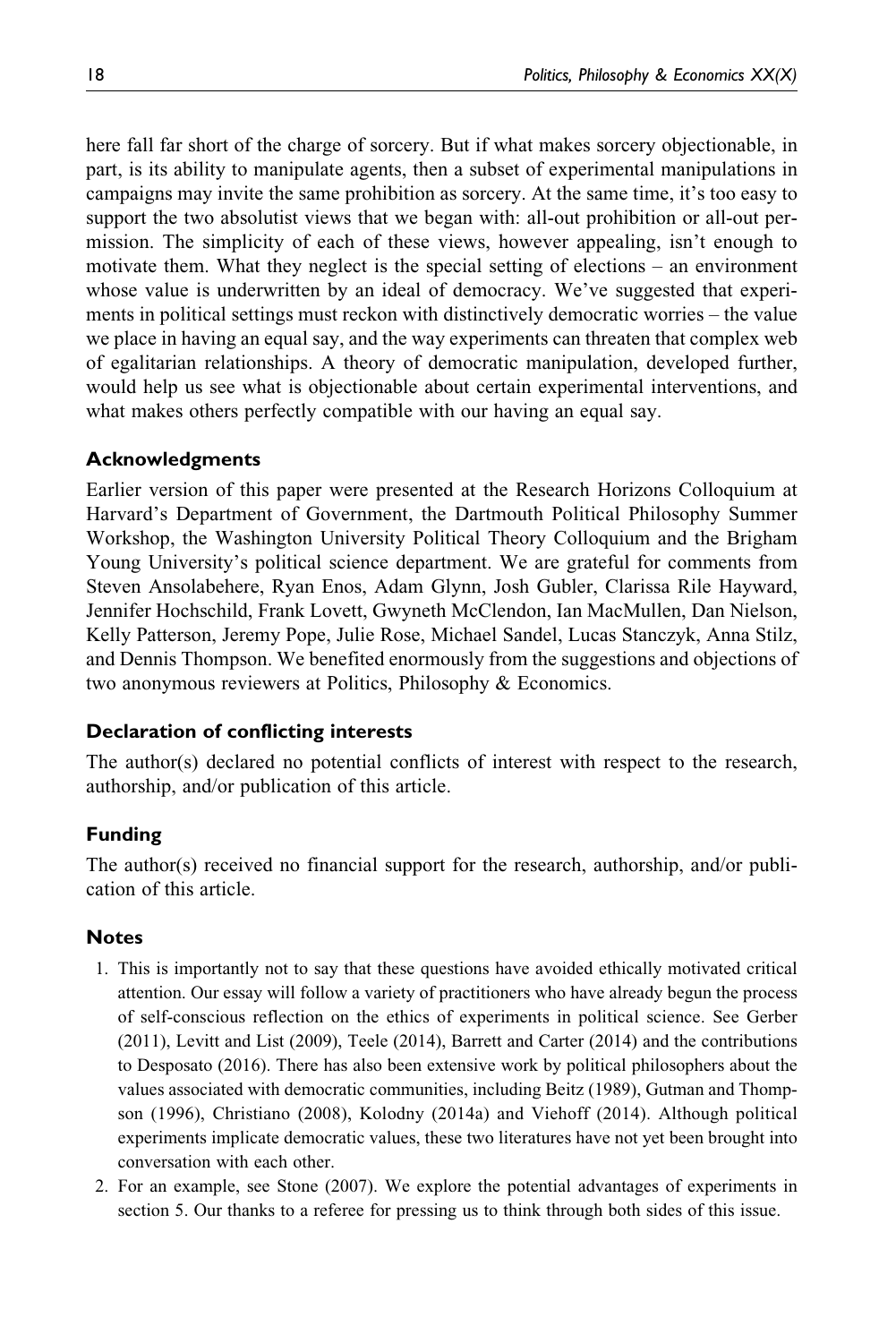- 3. Indeed, experimentalists have recently shown that their interventions have influenced elections. Cf. Karpowitz et al. (2017).
- 4. Consider the finding that people who have just found a dime are 22 times more likely to help a person who had dropped some papers on the ground than are those who did not find a dime.
- 5. This basic idea has several antecedents both among philosophers, several (Gutman and Thompson, 1996; Rawls [1993] 1996; Scheffler, 2010; Scanlon, 2008)of whom have claimed that interpersonal relations are of paramount moral importance (Gutman and Thompson, 1996; Rawls [1993] 1996; Scheffler, 2010; Scanlon, 2008); and in the Belmont Report (1978) which explicitly brings questions of justice to bear on social science research  $(p, 9)$ .<sup>1</sup> For an application of the Belmont Report to political science, see Gubler and Selway (2016).
- 6. Of course, whether one is an elite official is constituted by the political powers that one has. We don't mean to suggest that the concept of an elite official can be specified independently of political powers.
- 7. Perhaps providing information and pressure change implicit defaults, and so debates here may echo debates about the ethics of 'nudges'. See Hausman and Welch (2010).
- 8. Our thanks to a referee for pressing the objections raised in this paragraph.
- 9. Kolodny (2014: 333–334) uses 'judgment-dependence' as a way of assessing the autonomy of a voter's influence. If the voter responds to information from others, but does so in a way that depends on their own judgment, it is compatible with their autonomous influence.
- 10. More generally, our account does not imply that interventions become objectionable simply because information is gained from them, for it does not hold that the *information gain* is the putative wrong-making feature of experiments.
- 11. Some practitioners, however, tend toward one or the other. Teele (2014) tends toward prohibitionism; Gerber (2011) and Levitt and List (2009) tend toward permissivism.
- 12. An undercutting defeater is some consideration in the presence of which what would have been a reason is no longer a reason (Schroeder, 2011: 334).
- 13. For this notion of stringency, see, e.g. Tadros, 2016: 102.

#### **References**

- Achen CH and Bartels LM (2004) Blind retrospection: electoral responses to drought, flu, and shark attacks. Instituto Juan March de Estudios e Investigaciones.
- Achen CH and Bartels LM (2017) Democracy for realists: Why elections do not produce responsive government. Princeton University Press, Vol. 4.
- Albertson B and Busby J (2015) Hearts or minds? Identifying persuasive messages on climate change. Research & Politics 2(1): 2053168015577712.
- Ansolabehere S and Stewart CS (2005) Residual votes attributable to technology. Journal of Politics 67(2): 365–389.
- Arneson R (2004) Democracy is not Intrinsically Just. In: Dowding K, Goodin R and Patemen C (eds) Justice and Democracy: Essays for Brian Barry. Cambridge: Cambridge University Press, pp. 40–58.
- Bailey MA, Hopkins DJ and Rogers T (2016) Unresponsive and unpersuaded: the unintended consequences of a voter persuasion effort. Political Behavior 38: 713–746.
- Banda KK, Cluverius J, Mason L, et al. (Ms) A distinction with a difference? investigating the difference between liberals and progressives. Available at: [https://faculty.georgetown.edu/](https://faculty.georgetown.edu/hcn4/Downloads/BCMN_Progressive.pdf) [hcn4/Downloads/BCMN\\_Progressive.pdf](https://faculty.georgetown.edu/hcn4/Downloads/BCMN_Progressive.pdf).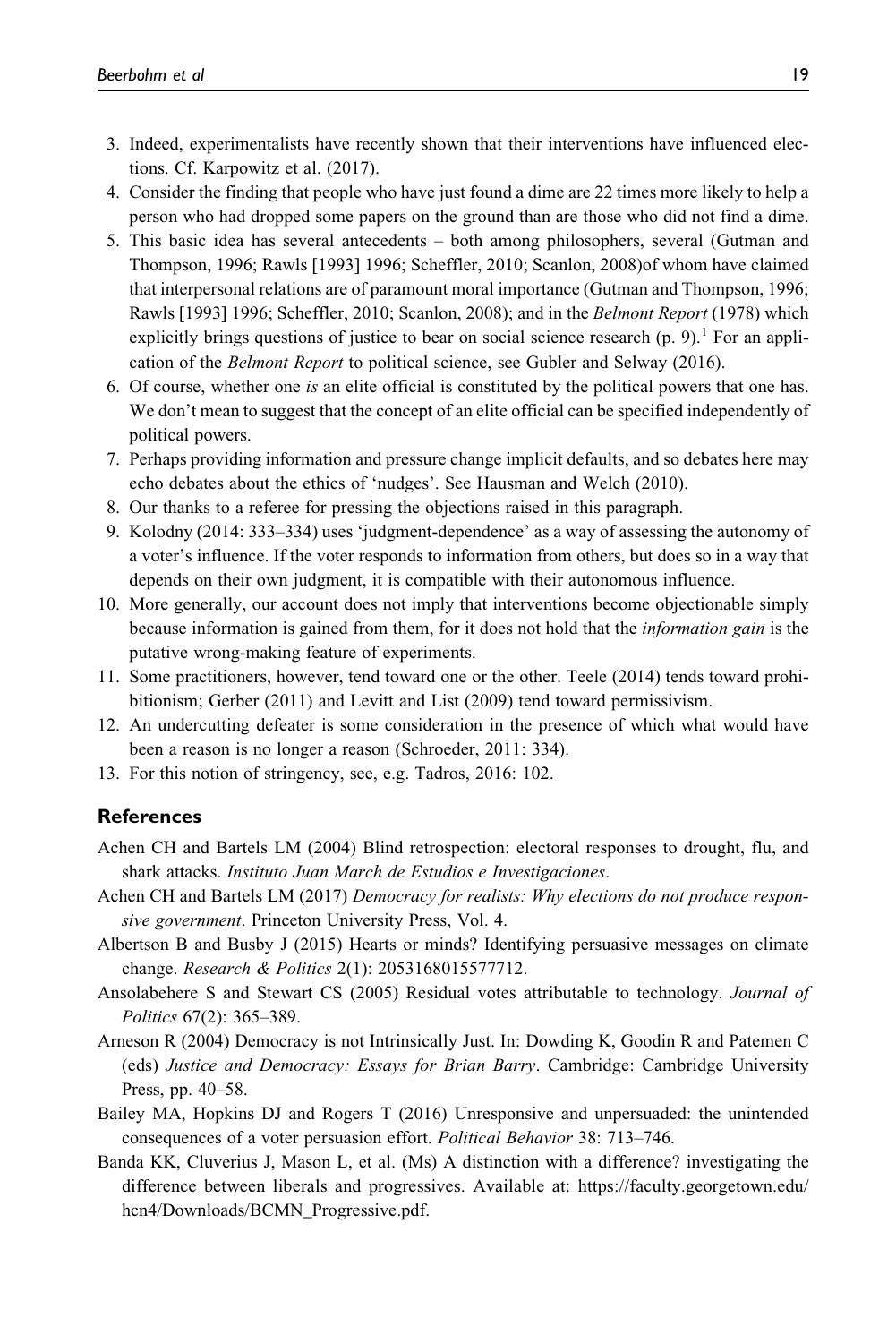- Barrett CB and Carter MR (2014) A retreat from radical skepticism: rebalancing theory, observational data, and randomization in development economics. In: Teele DL (ed) Field Experiments and their Critics: Essays on the uses and abuses of experimentation in the social sciences. London: Yale University Press, pp. 78–114.
- Barnhill A (2014) What is manipulation? In: Coons C and Weber M (eds) *Manipulation: Theory* and Practice. Oxford: Oxford University Press.
- Beitz C (1989) Political Equality. Princeton: Princeton University Press.
- Berger J, Meredith M and Wheeler SC (2008) Contextual priming: Where people vote affects how they vote. Proceedings of the National Academy of Sciences 105(26): 8846–8849.
- Bond RM, Settle JE, Fariss CJ, et al. (2017) Social endorsement cues and political participation. Political Communication 34: 261–281.
- Brady H and McNulty J (2011) Turning out to vote: The costs of finding and getting to the polling place. American Political Science Review 105(1): 115–134.
- Brennan J (2016) Against Democracy. Princeton: Princeton University Press.
- Brighouse H (1996) Egalitarianism and equal availability of political influence. Journal of Political Philosophy 4(2): 118–141.
- Broockman D and Kalla J (2016) Durably reducing transphobia: a field experiment on door-todoor canvassing. Science 352(6282): 220–224.
- Butler DM and Broockman DE (2011) Do politicians racially discriminate against constituents? a field experiment on state legislators. American Journal of Political Science 55(3): 463-477.
- Condon M, Larimer CW and Panagopoulos C (2016) Partisan social pressure and voter mobilization. American Politics Research 44(6): 982–1007.
- Christiano T (2008) The Constitution of Equality: Democratic Authority and Its Limits. Oxford University Press. Available at: [https://academic.oup.com/pq/article-abstract/59/236/566/143](https://academic.oup.com/pq/article-abstract/59/236/566/1438066) [8066](https://academic.oup.com/pq/article-abstract/59/236/566/1438066).
- Desposato S (2016) Ethics and Experiments: Problems and Solutions for Social Scientists and Policy Professionals. New York: Routledge.
- Doris JM and Stich SP (2005) As a matter of fact: empirical perspectives on ethics. In: Jackson F and Smith M (eds) The Oxford Handbook of Contemporary Analytic Philosophy. Oxford: Oxford University Press.
- Dworkin R (2000) Sovereign Virtue. Cambridge: Harvard University Press.
- Enos RD, Fowler A and Vavreck L (2014) Increasing inequality: the effect of GOTV mobilization on the composition of the electorate. The Journal of Politics 76(1): 273-288.
- Fishkin JS and Luskin RC (2005) Experimenting with a democratic ideal: deliberative polling and public opinion. Acta Politica 40: 284-298.
- Gerber AS, Green DP and Larimer CW (2008) Social pressure and voter turnout: evidence from a large-scale field experiment. American Political Science Review 102(1): 33-48.
- Gerber AS (2011) Field experiments in political science. In: Druckman JN, Green DP, Kuklinski JH and Lupia A (eds) Cambridge Handbook of Experimental Political Science. Cambridge: Cambridge University Press, pp. 115–140.
- Green DP and Gerber AS (2008) Get Out the Vote: How to Increase Voter Turnout. 2nd edn. Washington, DC: Brookings Institution Press.
- Donald PG and Gerber AS (2002) Reclaiming the experimental tradition in political science. In: Katznelson I and Milner HV (eds) Political Science: The State of the Discipline, New York, NY: W.W. Norton & Company, pp. 805–832.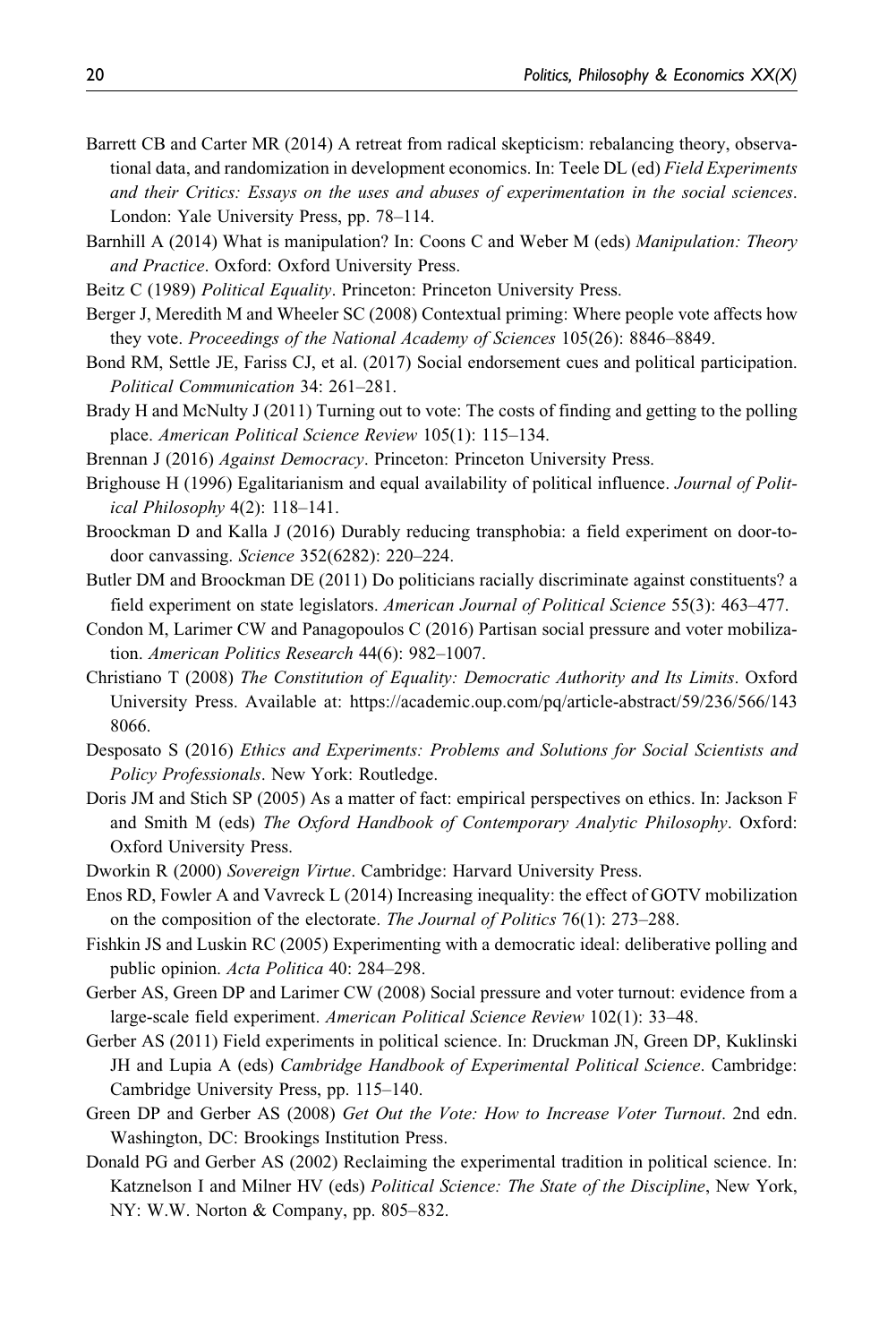- Goldman AI (2015) What is democracy? (and what is its raison d'etre)? Journal of the American Philosophical Association 1(2): 233–256.
- Goodin R (1980) Manipulatory Politics. New Haven, CT: Yale University Press.
- Goodin R and Tanasoca A (2014) Double voting. Australasian Journal of Philosophy 92(4): 743–758.
- Green DP and Gerber AS (2010) Introduction to social pressure and voting: new experimental evidence. Political Behavior 32: 331–336.
- Gubler JR and Selway JS (2016) Considering the political consequences of comparative politics experiments. *Ethics and Experiments*, London: Roultage, pp. 171–182.
- Gutman A and Thompson D (1996) Democracy and Disagreement, Cambridge: Harvard University Press.
- Hausman DM and Welch B (2010) Debate: to nudge or not to nudge. The Journal of Political Philosophy 18(1): 123–136.
- Healy A and Malhotra N (2010) Random events, economic losses, and retrospective voting: Implications for democratic competence. Quarterly Journal of Political Science 5(2): 193–208.
- Healy K and Paul LA (2016) Tranformative treatments. Nous 2018; 52: 320–335.
- Karpowitz CF, Monson JQ and Preece JR (2017) How to elect more women: Gender and candidate success in a field experiment. American Journal of Political Science 61(4): 927–943.
- Knack S (1994) Does rain help the Republicans? Theory and evidence on turnout and the vote. Public Choice 79: 187–209.
- Kolodny N (2014a) Rule over none I: What justifies democracy? Philosophy & Public Affairs 42(3): 195–229.
- Kolodny N (2014b) Rule over none II: What justifies democracy? Philosophy & Public Affairs 42(4): 287–336.
- Levitt SD and List JA (2009) Field experiments in economics: the past, the present, and the future. European Economic Review 53(1): 1–18.
- Michelson MR and Nickerson DW (2011) Voter mobilization. In Druckman JN, Green DP, Kuklinski JH and Lupia A (eds) Cambridge Handbook of Experimental Political Science. Cambridge: Cambridge University Press.
- Miller MJ and Krosnick JA (1998) The impact of candidate name order on election outcomes. Public Opinion Quarterly 62: 291–330.
- Nickerson DW and Rogers T (2010) Do you have a voting plan? implementation intentions, voter turnout, and organic plan making. Psychological Science 21(2): 194-199.
- Panagopoulos C (2010) Affect, Social pressure and prosocial motivation: field experimental evidence of the mobilizing effects of pride, shame, and publicizing voting behavior. Political Behavior 32: 369–386.
- Panagopoulos C (2013) Positive social pressure and prosocial motivation: evidence from a largescale field experiment on voter mobilization. *Political Psychology* 34(2): 265–275.
- Pevnick R (2016a) Does the egalitarian rationale for campaign finance reform succeed? Philosophy and Public Affairs 44(1): 46–76.
- Rawls J [1993] 1996 Political Liberalism. New York: Columbia University Press.
- Rogers T, Zeckhauser FG and Norton MI (2017) Artful paltering: the risks and rewards of using truthful statements to mislead others. Journal of Personality and Social Psychology 112(3): 465–473.
- Scanlon TM (1998) What We Owe to Each Other. Cambridge: Harvard University Press.